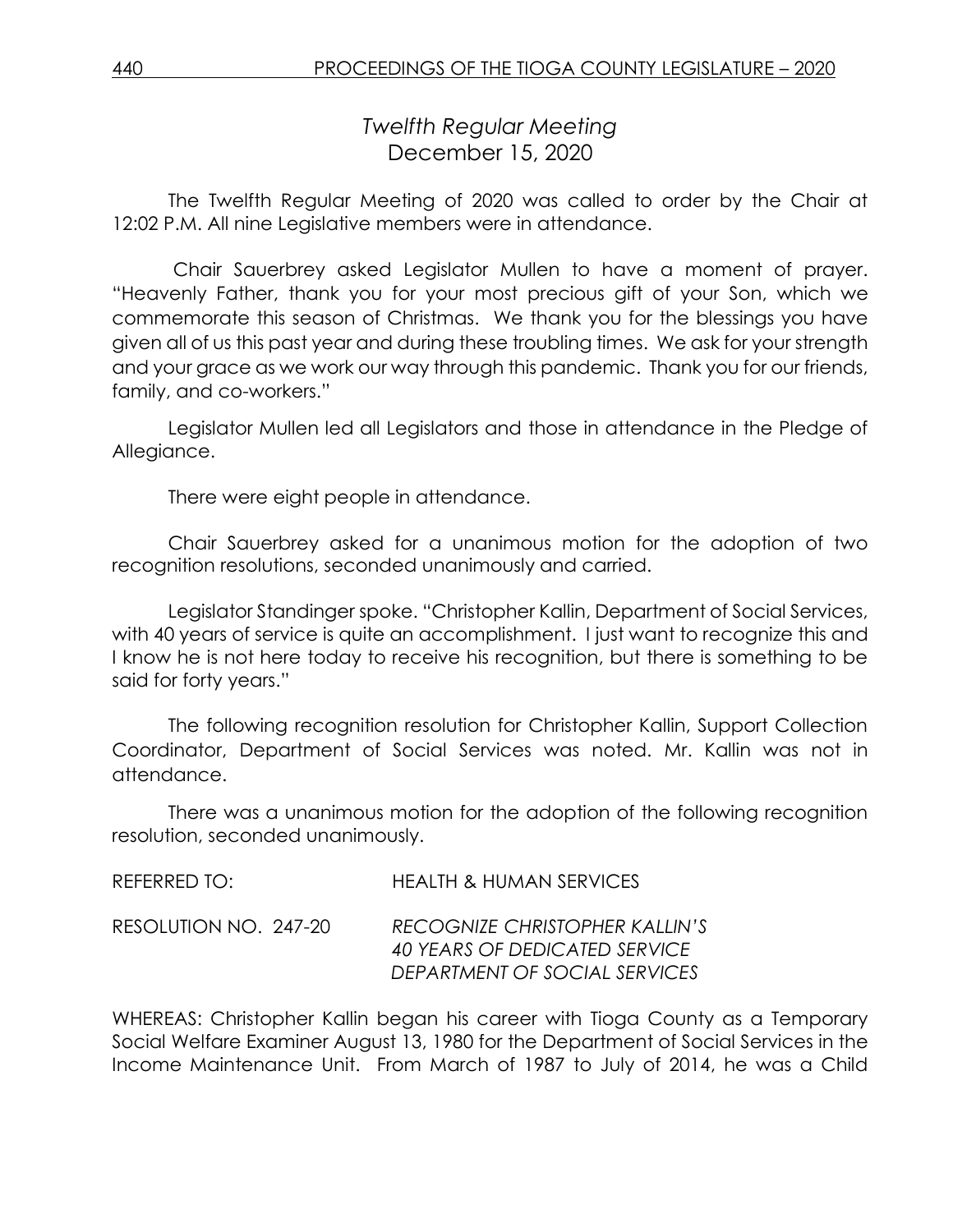Enforcement Supervisor in the Child Support Collection Unit. He was promoted to Coordinator of that unit in 2014; and

WHEREAS: Christopher Kallin has been a dedicated and loyal employee in the performance of his duties; and

WHEREAS: Christopher Kallin has shown the highest levels of reliability, trust, loyalty and competence in the performance of his duties; and WHEREAS: Christopher Kallin will retire on December 5, 2020; therefore be it

RESOLVED: That the Tioga County Legislature, on its own behalf, as well as on behalf of the citizens of Tioga County, express sincere gratitude to Christopher Kallin for his forty years of dedicated and loyal service to the Tioga County Department of Social Services and its most vulnerable citizens; and be it further

RESOLVED: That this resolution be spread upon the minutes of this meeting and a certified copy be presented to this loyal, dedicated and outstanding employee, Christopher Kallin.

#### ROLL CALL VOTE

Unanimously Yes – Legislators Mullen, Sauerbrey, Roberts, Standinger, Sullivan, Weston, Balliet, Hollenbeck, and Monell.

No – None.

Absent – None.

RESOLUTION ADOPTED UNANIMOUSLY.

There was a unanimous motion for the adoption of the following recognition resolution, seconded unanimously.

The following recognition resolution for Christina M. Silvestri, Records Management Officer, Information Technology and Communication Services Department was noted. Ms. Silvestri was not in attendance.

| REFERRED TO:          | INFORMATION TECHNOLOGY COMMITTEE  |
|-----------------------|-----------------------------------|
| RESOLUTION NO. 248–20 | <b>RESOLUTION RECOGNIZING</b>     |
|                       | CHRISTINA SILVESTRI'S 21 YEARS OF |
|                       | DEDICATED SERVICE TO TIOGA COUNTY |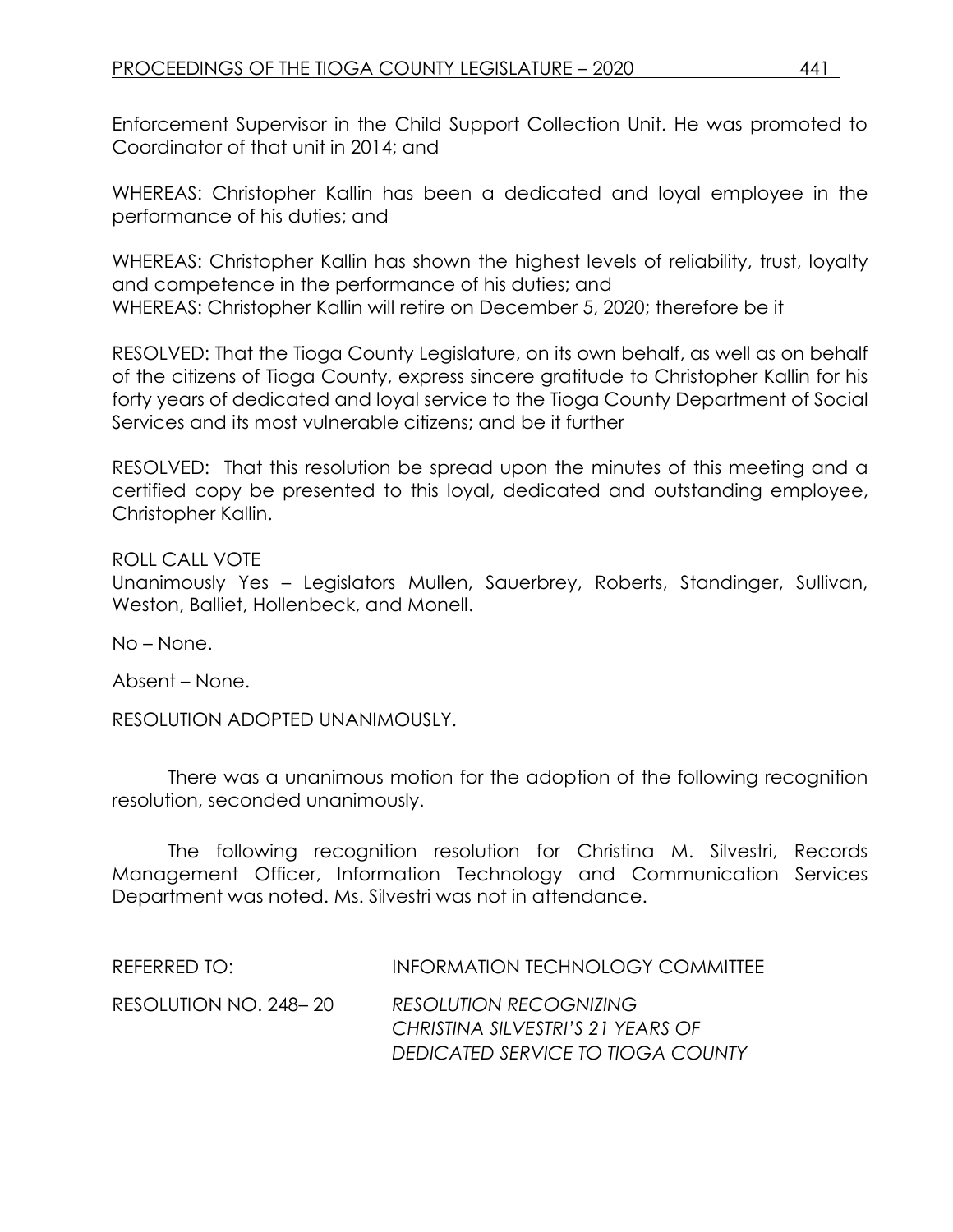WHEREAS: Christina Silvestri was hired on January 1, 1999 as a Clerk; and

WHEREAS: Christina Silvestri became Tioga County's Records Management Officer on March 31, 2008; and

WHEREAS: Christina Silvestri has been a valuable employee to the Information Technology and Communication Services department, thereby earning the respect of her colleagues and peers throughout Tioga County; and

WHEREAS: Christina Silvestri will retire from Tioga County on December 31, 2020; therefore be it

RESOLVED: That the Tioga County Legislature, on its own behalf, as well as on behalf of the citizens of Tioga County, express sincere gratitude to Christina Silvestri for her 21 years of dedicated and loyal service to the residents of Tioga County; and be it further

RESOLVED: That this resolution be spread upon the minutes of this meeting and a certified copy be presented to this outstanding employee, Christina Silvestri.

ROLL CALL VOTE Unanimously Yes – Legislators Mullen, Sauerbrey, Roberts, Standinger, Sullivan, Weston, Balliet, Hollenbeck, and Monell.

No – None.

Absent – None.

RESOLUTION ADOPTED UNANIMOUSLY.

Chair Sauerbrey spoke. "These two retirees are not here today largely because of COVID-19 and wanting to take precautions. We wish them well and we presented them with plaques and resolutions so they have something from the Tioga County Legislature to let them know we appreciate them."

Legislator Balliet spoke. "I hired Chris Silvestri as my staff at the time I was the Records Management Officer. God Bless her just for having put up with me, but besides that for hanging in there all these years. She did a good job. It is not an easy task."

There was no privilege of the floor.

Legislator Mullen made a motion to approve the minutes of November 10 and 19, 2020, seconded by Legislator Monell and carried.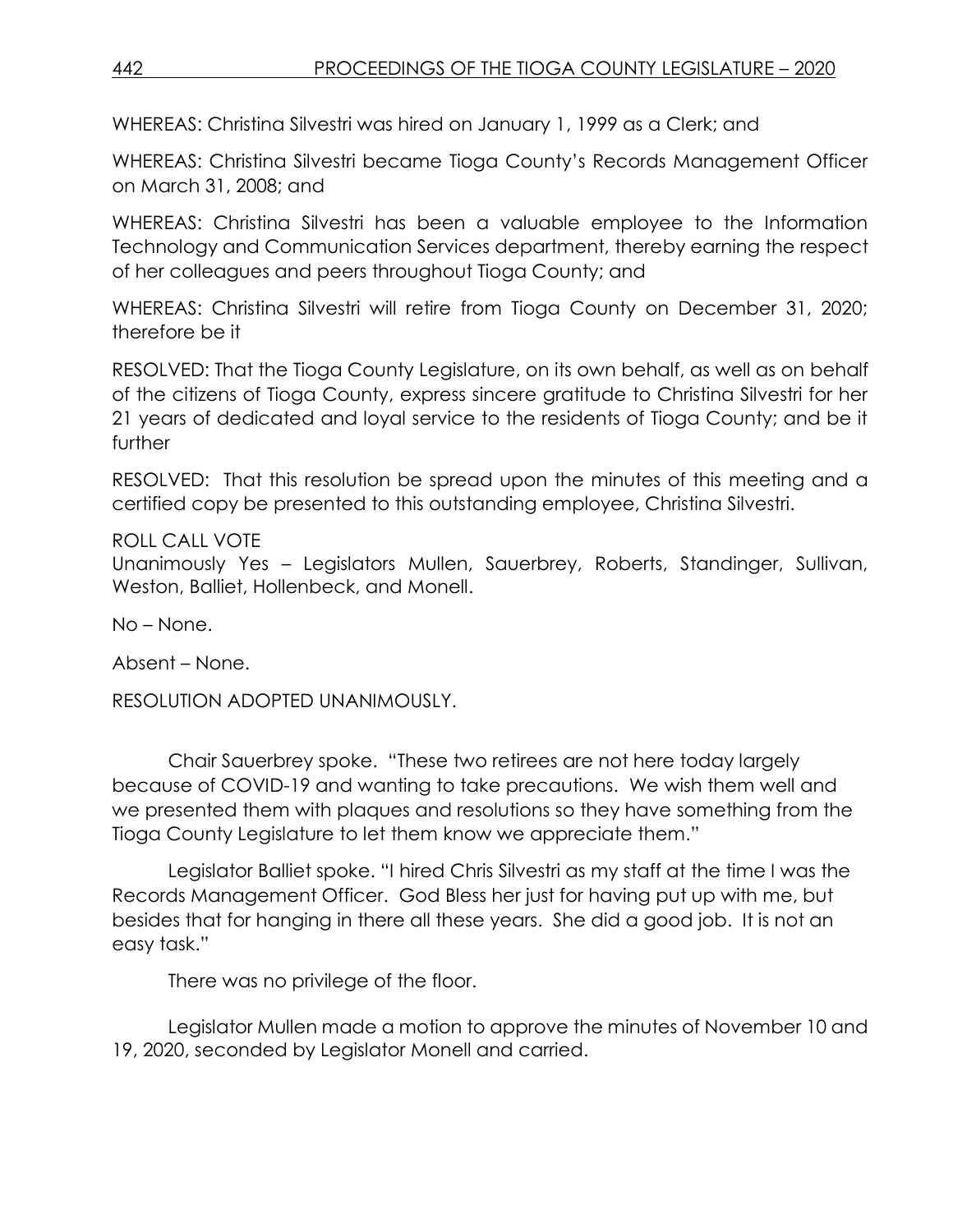Chair Sauerbrey stated all Legislative Committees met this month and the minutes are or will be on file with the Clerk of the Legislature.

Legislator Monell moved for the adoption of the following resolution, seconded by Legislator Hollenbeck.

REFERRED TO: LEGISLATIVE WORKSESSION

RESOLUTION NO. 249-20 *FIX TIME OF ORGANIZATIONAL MEETING*

RESOLVED: That the Organizational Meeting of this Legislature be held at 9:00 a.m., Monday, January 4, 2021.

ROLL CALL VOTE Yes – Legislators Mullen, Sauerbrey, Roberts, Standinger, Sullivan, Weston, Balliet, Hollenbeck and Monell.

No – None.

Absent – None.

RESOLUTION ADOPTED.

Legislator Weston moved for the adoption of the following resolution, seconded by Legislator Standinger.

REFERRED TO: HEALTH & HUMAN SERVICES COMMITTEE RESOLUTION NO. 250-20 *REAPPOINT MEMBER TO THE TIOGA COUNTY BOARD OF HEALTH*

WHEREAS: Section 344 of the Public Health Law requires that members of the Board of Health shall serve six (6) year staggered terms; and

WHEREAS: The appointed term for Erica Haray-Butcher, MS CHES, on the Board of Health expires 12/31/20; and

WHEREAS: The Board of Health recommends re-appointment and Ms. Haray-Butcher has agreed to serve for another term; therefore be it

RESOLVED: That Erica Haray-Butcher, MS CHES, be re-appointed to the Board of Health for a term of 1/1/21-12/31/26.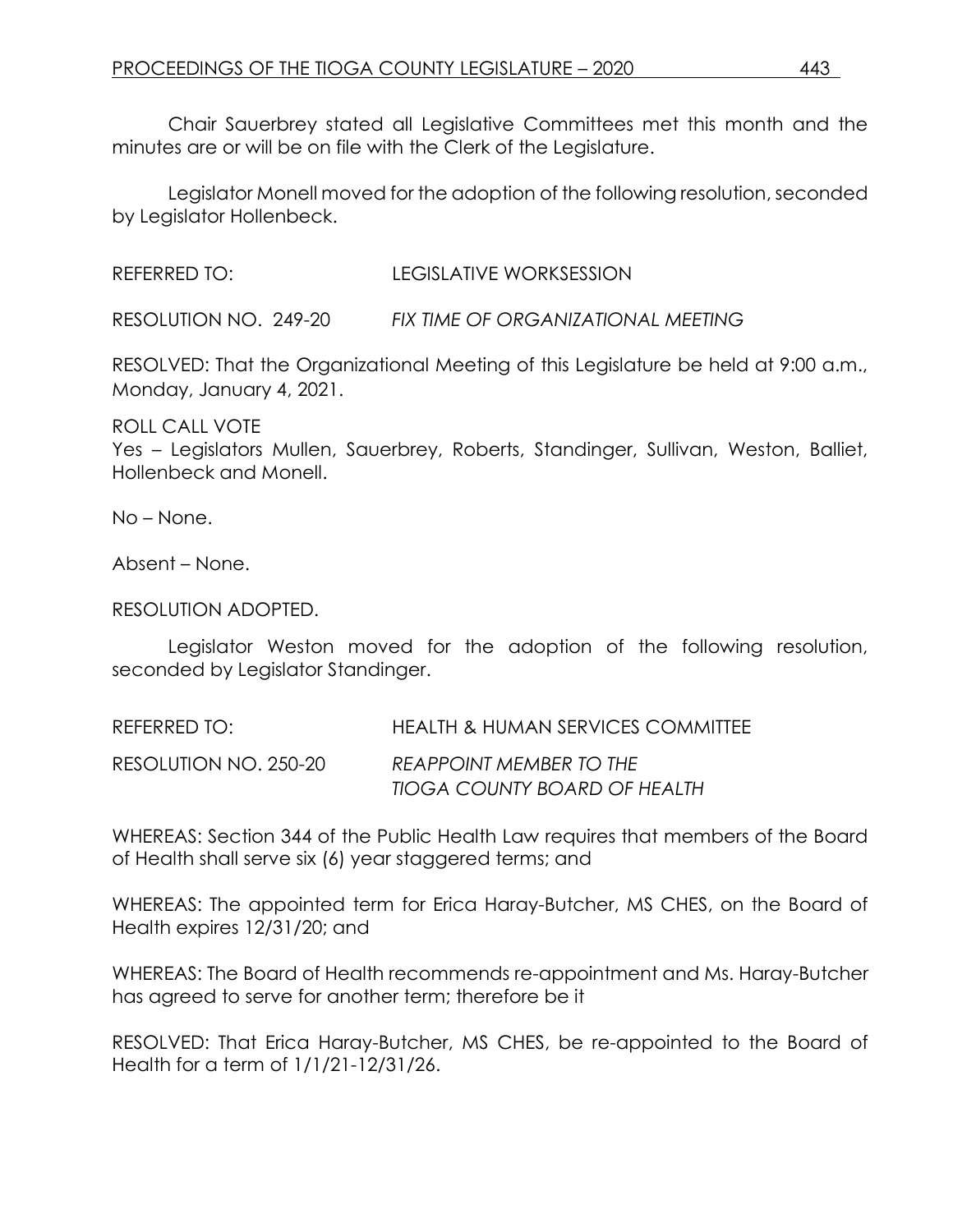ROLL CALL VOTE

Yes – Legislators Mullen, Sauerbrey, Roberts, Standinger, Sullivan, Weston, Balliet, Hollenbeck and Monell.

No – None.

Absent – None.

RESOLUTION ADOPTED.

Legislator Weston moved for the adoption of the following resolution, seconded by Legislator Mullen.

| REFERRED TO:          | ED&P COMMITTEE                     |
|-----------------------|------------------------------------|
| RESOLUTION NO. 251-20 | REAPPOINT MEMBER TO THE            |
|                       | <b>TIOGA COUNTY PLANNING BOARD</b> |

WHEREAS: Georgeanne Eckley's position on the Tioga County Planning Board representing the Village of Owego expires on 12/31/2020; and

WHEREAS: The Village of Owego Board of Trustees has nominated Georgeanne Eckley to serve another three-year term as their representative, and she is willing and able to do so; therefore be it

RESOLVED: That the Tioga County Legislature hereby reappoint Georgeanne Eckley to the Tioga County Planning Board for another three-year term of 1/1/21 – 12/31/23.

ROLL CALL VOTE Yes – Legislators Mullen, Sauerbrey, Roberts, Standinger, Sullivan, Weston, Balliet, Hollenbeck and Monell.

No – None.

Absent – None.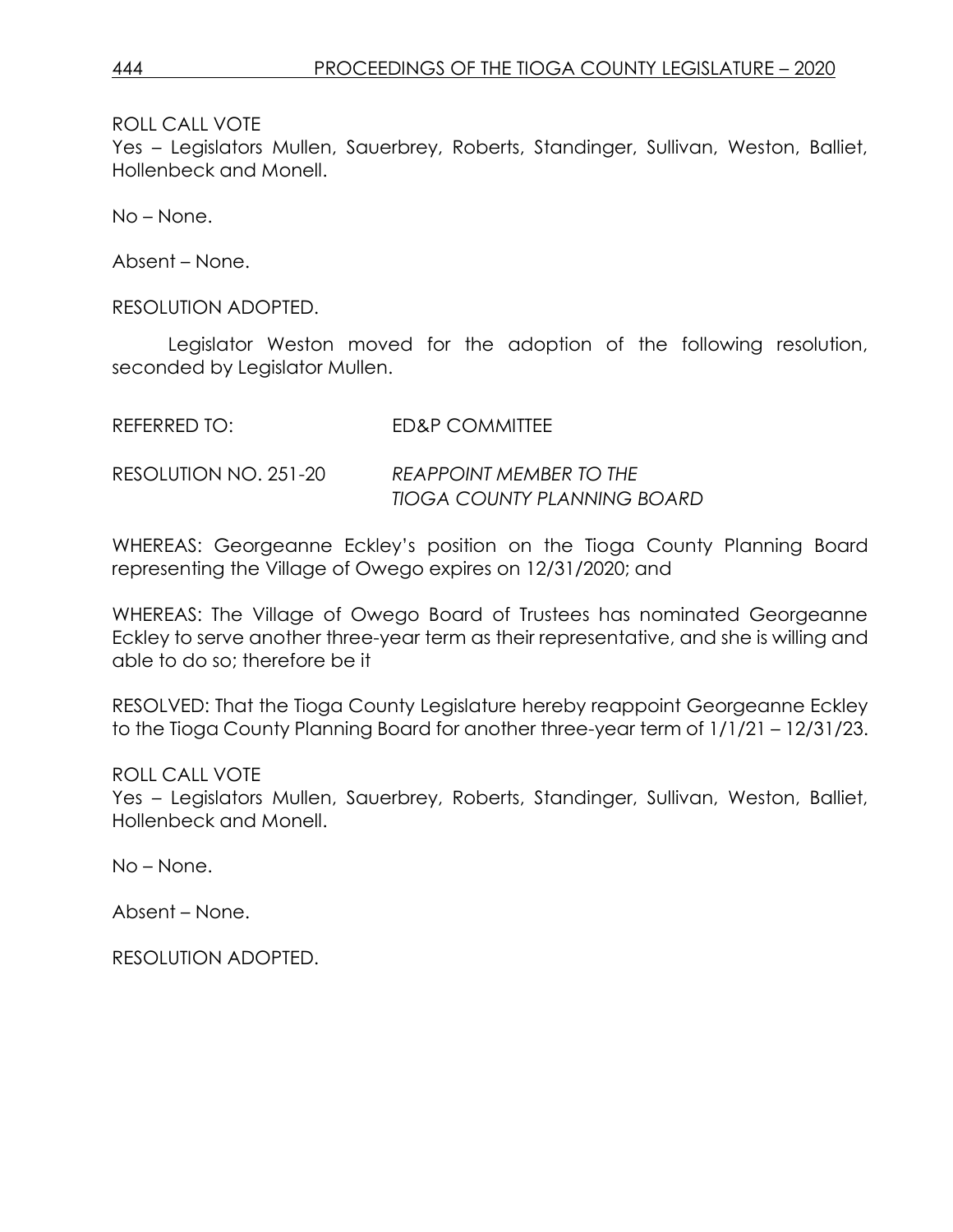Legislator Weston moved for the adoption of the following resolution, seconded by Legislator Mullen.

| REFERRED TO:           | ED&P COMMITTEE                                         |
|------------------------|--------------------------------------------------------|
| RESOLUTION NO. 252 -20 | REAPPOINT MEMBER TO THE<br>TIOGA COUNTY PLANNING BOARD |

WHEREAS: Art Cacciola's position on the Tioga County Planning Board representing the Town of Candor expires on 12/31/2020; and

WHEREAS: The Town of Candor Board has nominated Art Cacciola to serve another three-year term as their representative, and he is willing and able to do so; therefore be it

RESOLVED: That the Tioga County Legislature hereby reappoint Art Cacciola to the Tioga County Planning Board for another three-year term of 1/1/21 – 12/31/23.

#### ROLL CALL VOTE

Yes – Legislators Mullen, Sauerbrey, Roberts, Standinger, Sullivan, Weston, Balliet, Hollenbeck and Monell.

No – None.

Absent – None.

RESOLUTION ADOPTED.

Legislator Weston moved for the adoption of the following resolution, seconded by Legislator Mullen.

| REFERRED TO:          | <b>ED&amp;P COMMITTEE</b>                            |
|-----------------------|------------------------------------------------------|
| RESOLUTION NO. 253-20 | APPOINT MEMBER TO THE<br>TIOGA COUNTY PLANNING BOARD |

WHEREAS: Sarah Titus's position on the Tioga County Planning Board as the representative from the Town of Newark Valley expires on 12/31/2020; and

WHEREAS: The Newark Valley Town Board has found and nominated Matt Tomazin to serve a three-year term on the Tioga County Planning Board representing the Town of Newark Valley; therefore be it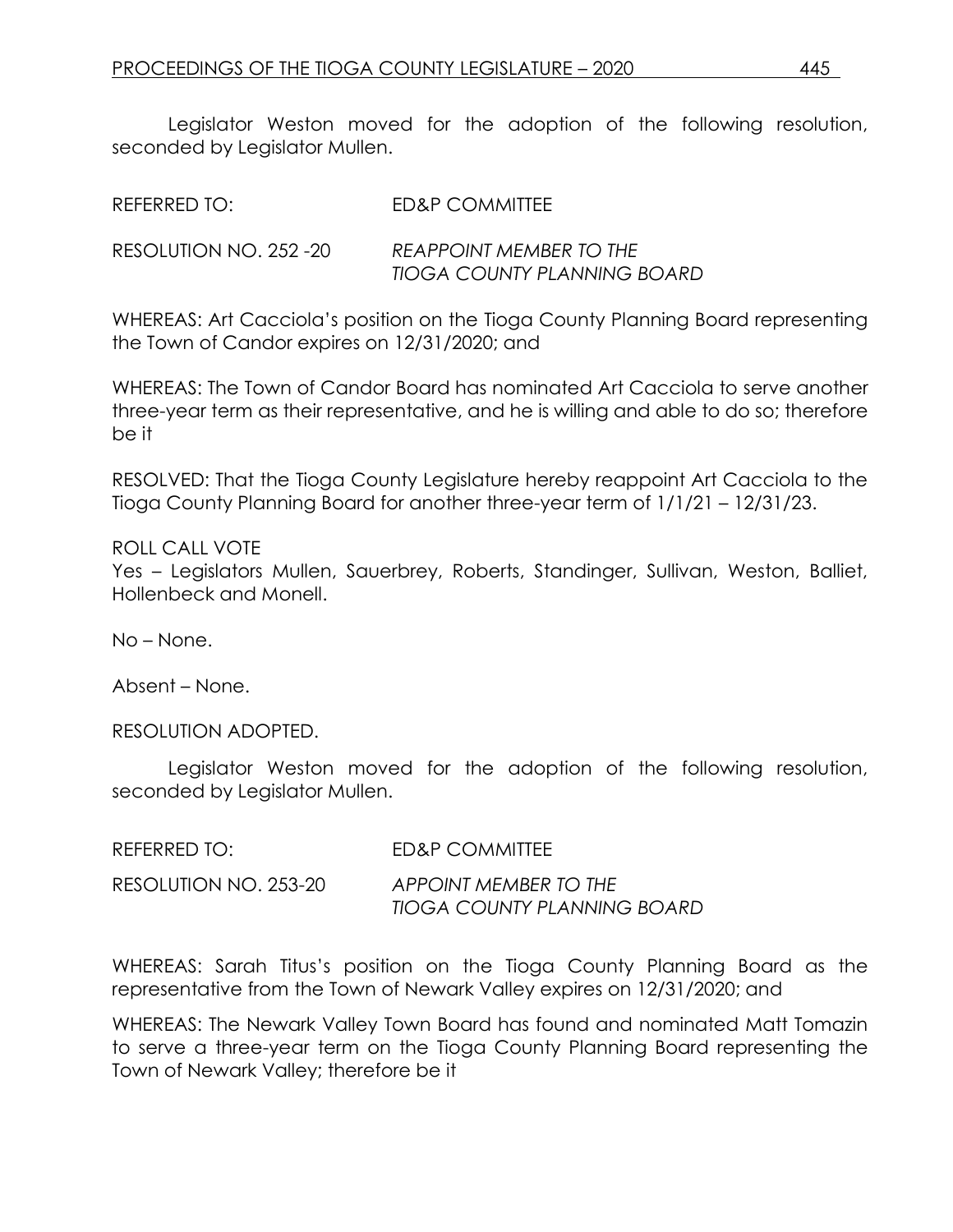RESOLVED: That the Tioga County Legislature hereby appoint Matt Tomazin to the Tioga County Planning Board for a three-year term of 1/1/21 – 12/31/23 replacing Sarah Titus.

ROLL CALL VOTE

Yes – Legislators Mullen, Sauerbrey, Roberts, Standinger, Sullivan, Weston, Balliet, Hollenbeck and Monell.

No – None.

Absent – None.

RESOLUTION ADOPTED.

Legislator Sullivan moved for the adoption of the following resolution, seconded by Legislator Monell.

REFERRED TO: FINANCE COMMITTEE

RESOLUTION NO. 254 -20 *ADOPT COUNTY BUDGET FOR 2021, APPROPRIATIONS AND SALARY SCHEDULE*

RESOLVED: That the tentative budget for Tioga County for the year 2021 submitted by the Budget Officer on November 10, 2020 and approved by the Finance Committee be, and the same hereby is adopted as the official Budget for the year 2021; and be it further

RESOLVED: That the several amounts specified in such budget as to the total for the several objects as set forth in Schedule 1 therein be appropriated for such objects, effective January 1, 2021; and be it further

RESOLVED: That the full-time Salary Schedule 5 set forth in the budget be adopted effective January 1, 2021.

Chair Sauerbrey spoke. "Thank you to our new Budget Officer, all of the Department Heads and Legislators as we worked through a very, very difficult budget season. This was a very big challenge, and often times we had no idea what we were facing, what kind of cuts would come from the State and we really still do not know what the future has in store for 2021. I want to thank you all. Everyone did a great job in very difficult times. We did it and we will see what 2021 brings."

### ROLL CALL VOTE

Yes – Legislators Mullen, Sauerbrey, Roberts, Standinger, Sullivan, Weston, Balliet, Hollenbeck and Monell.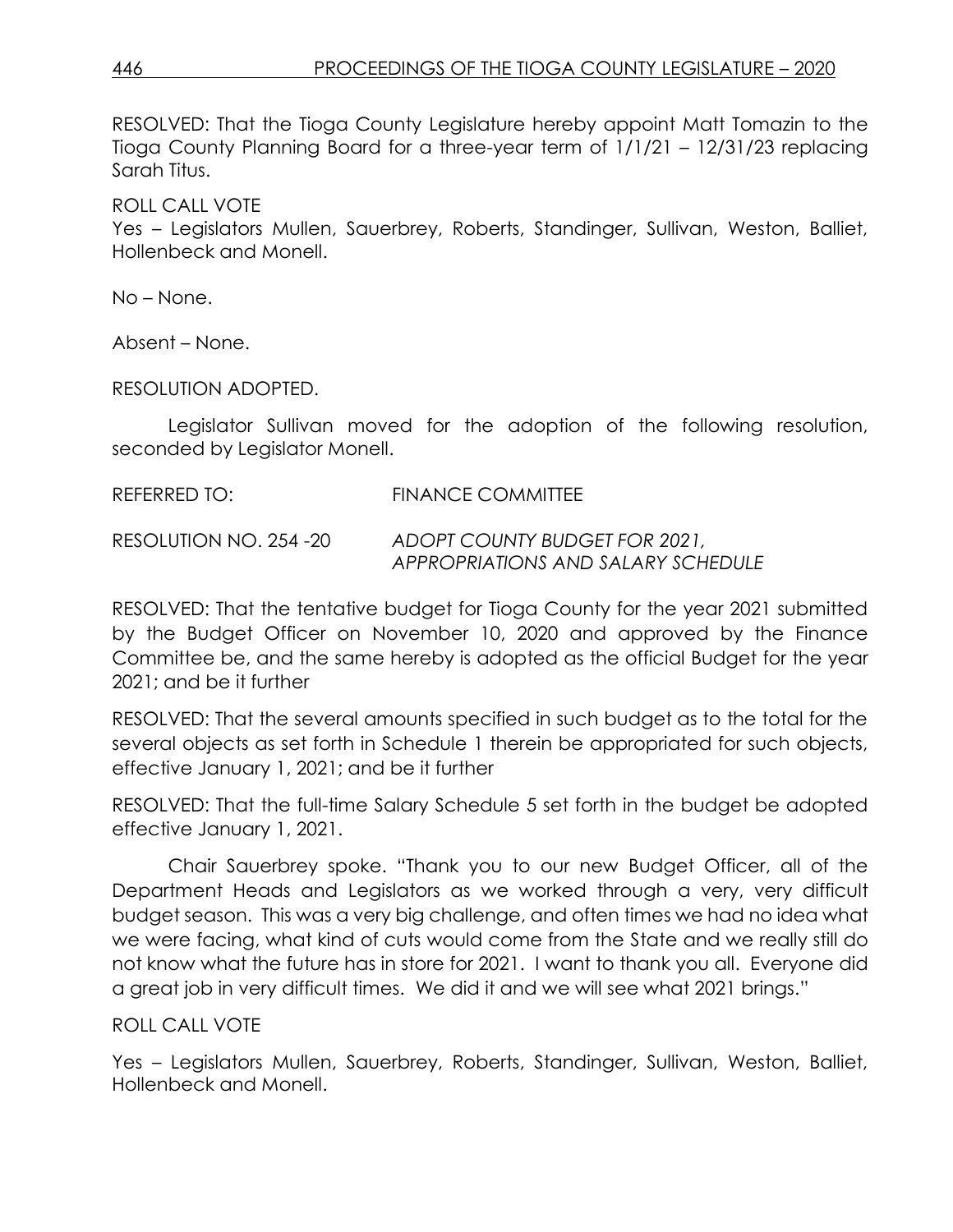No – None.

Absent – None.

RESOLUTION ADOPTED.

Legislator Monell moved for the adoption of the following resolution, seconded by Legislator Hollenbeck.

REFERRED TO: FINANCE COMMITTEE

RESOLUTION NO. 255-20 *YEAR END TRANSFERS*

RESOLVED: That unencumbered balances of appropriation accounts, unanticipated revenue fund balances in the amount equal to the sum of overdrawn appropriation accounts in all funds be, and hereby are appropriated to overdrawn accounts; and be it further

RESOLVED: That the County Treasurer is hereby authorized and directed to effect this resolution.

ROLL CALL VOTE

Yes – Legislators Mullen, Sauerbrey, Roberts, Standinger, Sullivan, Weston, Balliet, Hollenbeck and Monell.

No – None.

Absent – None.

RESOLUTION ADOPTED.

Legislator Monell moved for the adoption of the following resolution, seconded by Legislator Hollenbeck.

REFERRED TO: FINANCE COMMITTEE

RESOLUTION NO. 256-20 *AUTHORIZE TREASURER TO ENCUMBER FUNDS*

RESOLVED: That the County Treasurer be and hereby is authorized to encumber whatever funds he deems necessary, subject to the approval of the Finance Committee; and be it further

RESOLVED: That said funds be encumbered before December 31, 2020 to allow proper coding of bills for payment through February 28, 2021.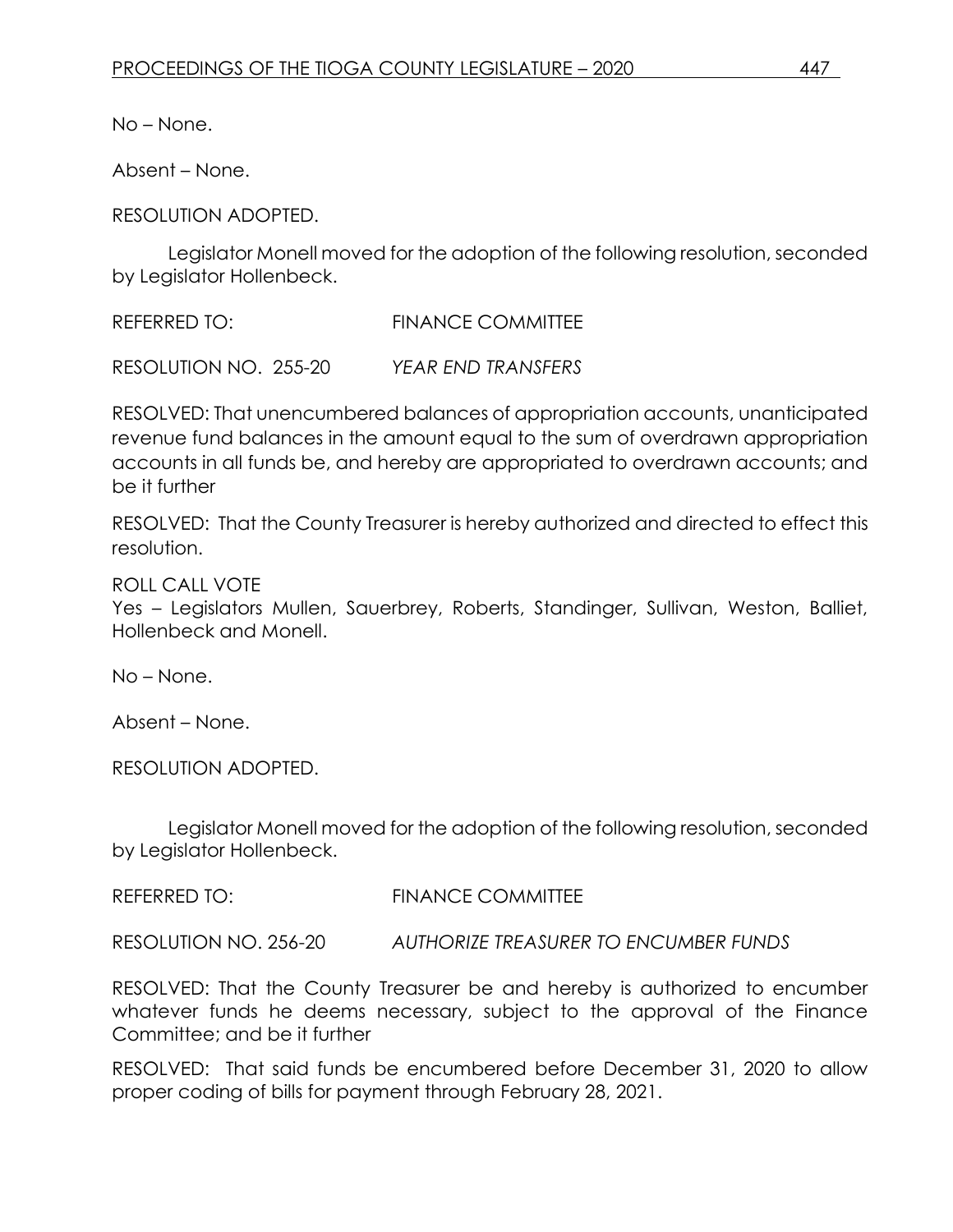ROLL CALL VOTE

Yes – Legislators Mullen, Sauerbrey, Roberts, Standinger, Sullivan, Weston, Balliet, Hollenbeck and Monell.

No – None.

Absent – None.

RESOLUTION ADOPTED.

Legislator Mullen moved for the adoption of the following resolution, seconded by Legislator Monell.

| REFERRED TO:          | PUBLIC SAFETY COMMITTEE<br>FINANCE COMMITTEE                       |
|-----------------------|--------------------------------------------------------------------|
| RESOLUTION NO. 257-20 | MODIFY 2020 BUDGET AND TRANSFER FUNDS<br><b>EMERGENCY SERVICES</b> |

WHEREAS: Resolution #219-20 amended the Non-Union Benefits Policy to allow for the compensation of additional time worked, during a state of emergency, for non-union employees; and

WHEREAS: Non-union employees of the Emergency Management Services Office have been working additional time related to the declared state of emergency; therefore be it

RESOLVED: That the 2020 budget be modified and transfer of funds be made as follows to allow for compensation of additional time worked:

| FROM:<br>A3410.510050 | Fire All Other                      | \$2,500 |
|-----------------------|-------------------------------------|---------|
| TO:<br>A3640.510010   | Emergency Services Full-Time Salary | \$2,500 |

### ROLL CALL VOTE

Yes – Legislators Mullen, Sauerbrey, Roberts, Standinger, Sullivan, Weston, Balliet, Hollenbeck and Monell.

No – None.

Absent – None.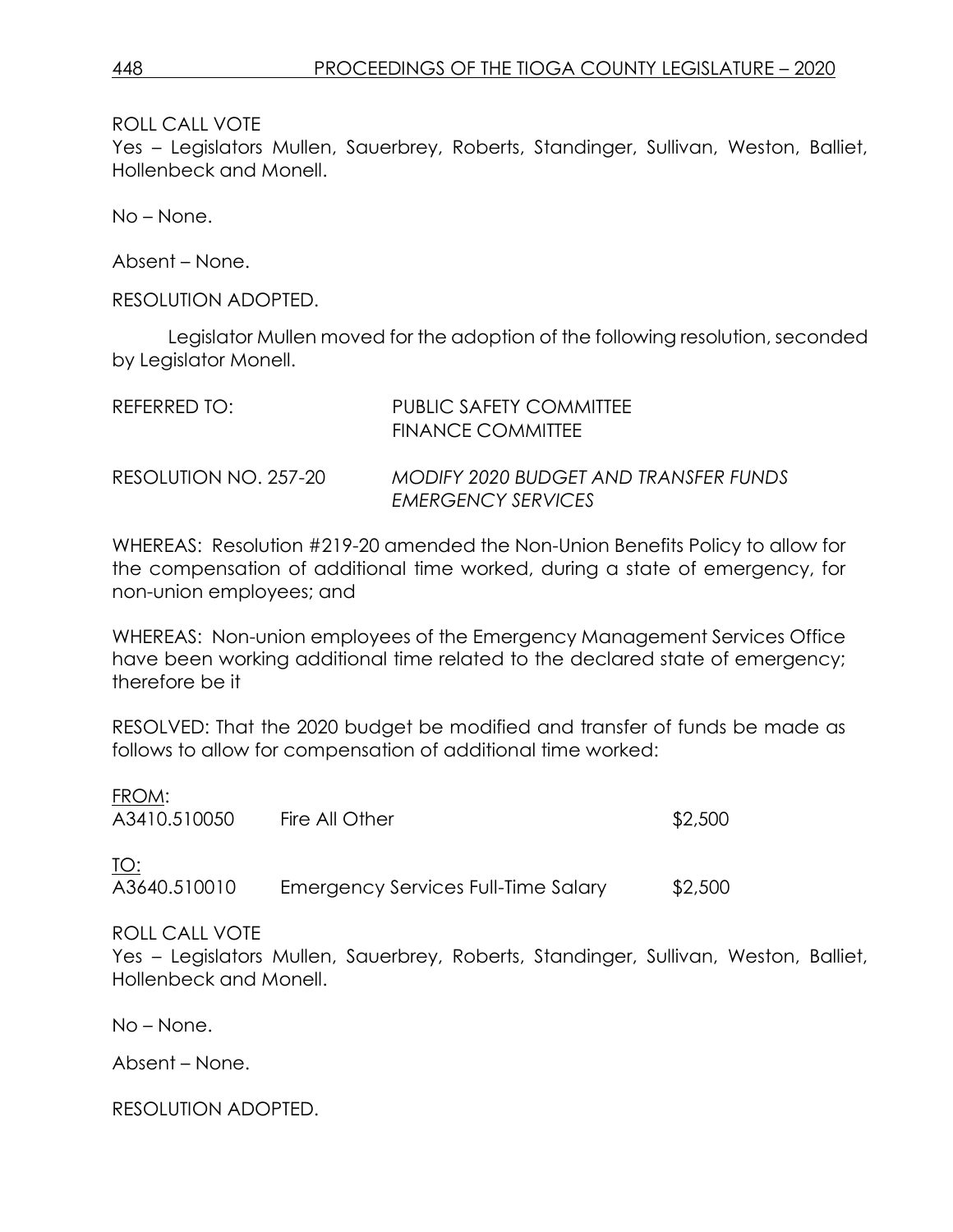Legislator Mullen moved for the adoption of the following resolution, seconded by Legislator Monell.

| REFERRED TO:          | PUBLIC SAFETY COMMITTEE<br>FINANCE COMMITTEE                     |
|-----------------------|------------------------------------------------------------------|
| RESOLUTION NO. 258-20 | MODIFY 2020 BUDGET AND TRANSFER FUNDS<br><b>SHERIFF'S OFFICE</b> |

WHEREAS: Funds need to be transferred from various accounts to pay for expenses incurred in 2020; and

WHEREAS: Legislative approval is needed to modify the 2020 budget and transfer funds between object of expenses; therefore be it

RESOLVED: That the 2020 budget be modified and transfer of funds be made as follows:

| FROM: | A3020.510010 | Full time                | \$65,000 |
|-------|--------------|--------------------------|----------|
| TO:   | A9950.593715 | Transfer to Capital Fund | \$65,000 |
| FROM: | H1340.450310 | Inter fund Transfer      | \$65,000 |
| TO:   | H3110.521060 | Car / truck              | \$65,000 |

ROLL CALL VOTE

Yes – Legislators Mullen, Sauerbrey, Roberts, Standinger, Sullivan, Weston, Balliet, Hollenbeck and Monell.

No – None.

Absent – None.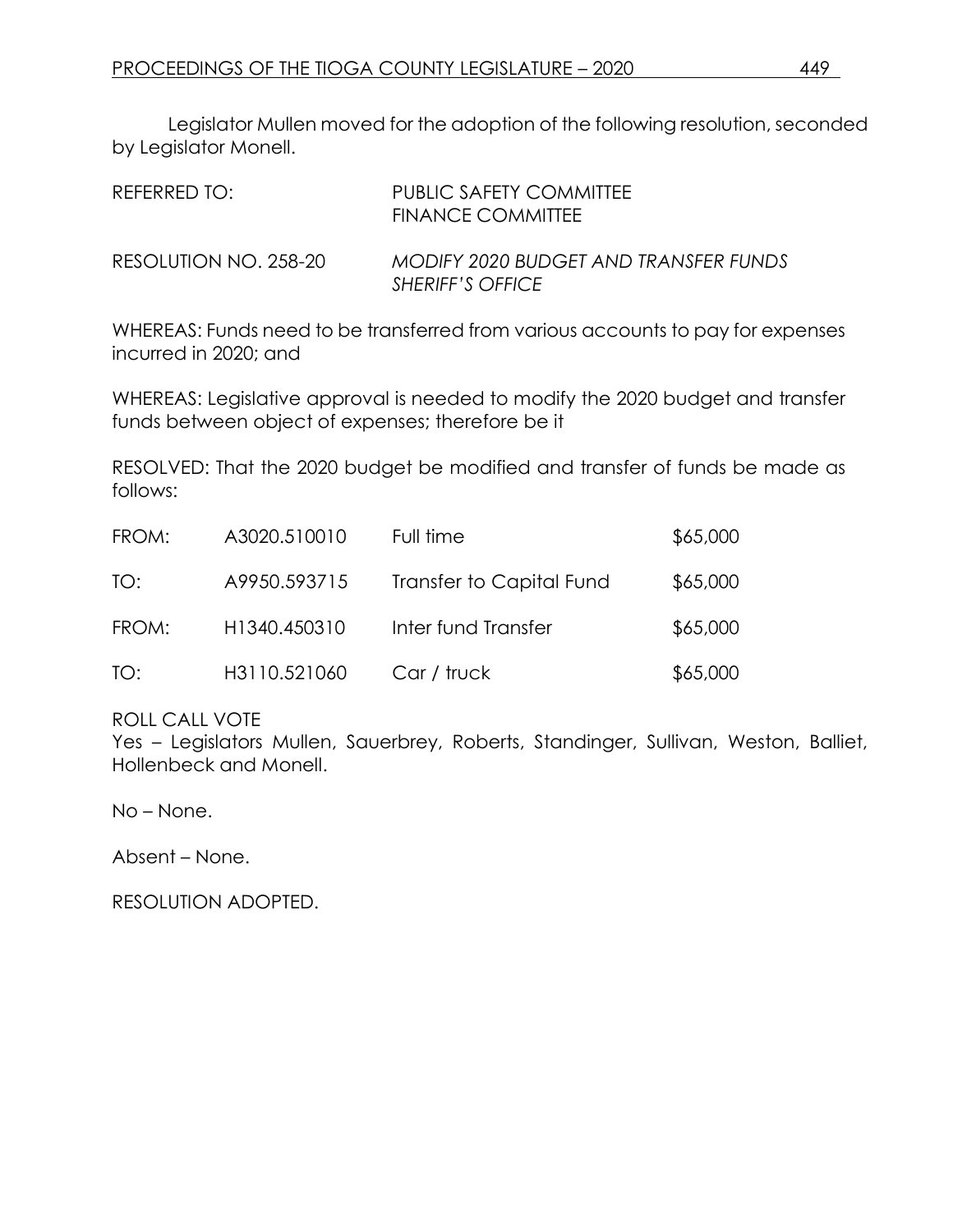Legislator Mullen moved for the adoption of the following resolution, seconded by Legislator Monell.

| REFERRED TO:          | <b>PUBLIC SAFETY COMMITTEE</b><br><b>FINANCE COMMITTEE</b>                                                                                                   |
|-----------------------|--------------------------------------------------------------------------------------------------------------------------------------------------------------|
| RESOLUTION NO. 259-20 | <b>APPROPRIATION OF FUNDS</b><br>2020 HOMELAND SECURITY GRANT (SHSP)<br>MODIFY 2020 BUDGET<br><b>OFFICE OF EMERGENCY SERVICES</b><br><b>SHERIFF'S OFFICE</b> |

WHEREAS: The New York State Office of Homeland Security Program (SHSP) has been awarded a grant of \$66,824 (contract #C973900) to the Tioga County Office of Emergency Management; and

WHEREAS: 75% (\$50,118) of said grant will be appropriated to Emergency Management and 25% (\$16,706) will be appropriated to the Sheriff's Office; and

WHEREAS: Appropriation of funds requires Legislative approval; therefore be it

RESOLVED: That the 2020 NYS Homeland Security Grant (contract # C973900) be appropriated as follows:

|  |  | FROM: A3360.433567 SHS20 Homeland Security 2020 Revenue | \$50,118 |
|--|--|---------------------------------------------------------|----------|
|--|--|---------------------------------------------------------|----------|

| TO: A3360.540140 SHS20 Homeland Security Grant–Contracting Services | \$11,000 |
|---------------------------------------------------------------------|----------|
| A3360.540620 SHS20 Homeland Security Grant – Software               | \$ 8,341 |
| A3360.520130 SHS20 Homeland Security Grant – Equipment (Not Car)    | \$30,777 |

AND:

FROM: A3361.433567 SHS20 Homeland Security 2020 Revenue \$16,706

TO: A3361.520130 SHS20 Homeland Security Grant – Equipment (Not Car) \$16,706

And be it further

RESOLVED: That the 2020 Emergency Management budget and the Sheriff's Office budget be modified to reflect the above changes.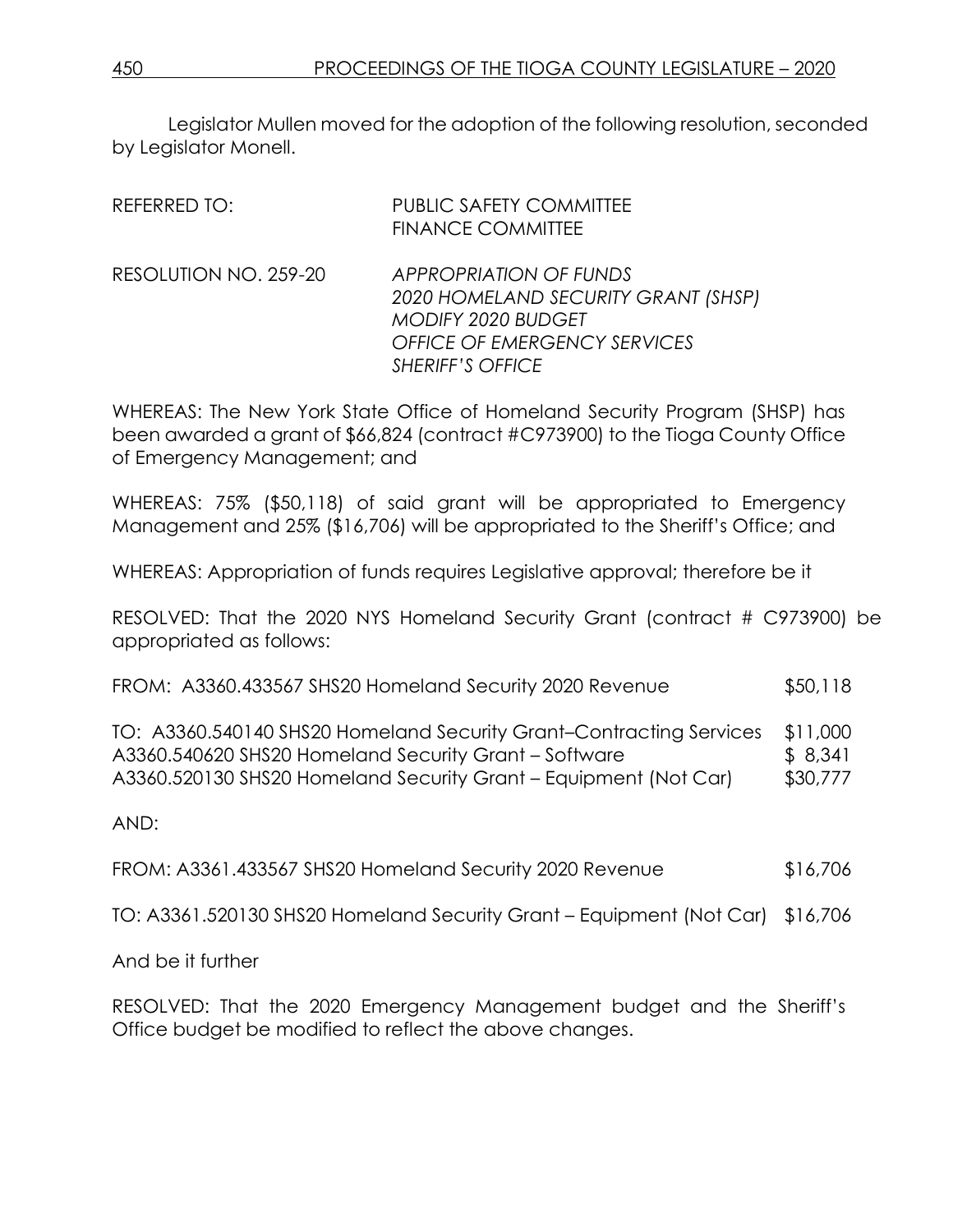#### ROLL CALL VOTE

Yes – Legislators Mullen, Sauerbrey, Roberts, Standinger, Sullivan, Weston, Balliet, Hollenbeck and Monell.

No – None.

Absent – None.

RESOLUTION ADOPTED.

Legislator Monell moved for the adoption of the following resolution, seconded by Legislator Hollenbeck.

| REFERRED TO:          | FINANCE COMMITTEE                              |
|-----------------------|------------------------------------------------|
| RESOLUTION NO. 260-20 | MODIFY UNEMPLOYMENT INSURANCE<br>FRINGE BUDGET |

WHEREAS: Unemployment claims for year to date for 2020 total \$66,231.74, exceeding the budgeted \$60,000.00 by \$6,631.74; and

WHEREAS: In anticipation of fourth quarter claims; and

WHEREAS: Resolution 108-20 authorizes a standing approval to expend funds from the Unemployment Reserve as needed; and

WHEREAS: Legislative approval is needed to modify the 2020 Budget and transfer funds; therefore be it

RESOLVED: That \$20,000.00 be appropriated as follows:

TO: A9050 585088 Unemployment Insurance Fringe \$20,000.00

ROLL CALL VOTE

Yes – Legislators Mullen, Sauerbrey, Roberts, Standinger, Sullivan, Weston, Balliet, Hollenbeck and Monell.

No – None.

Absent – None.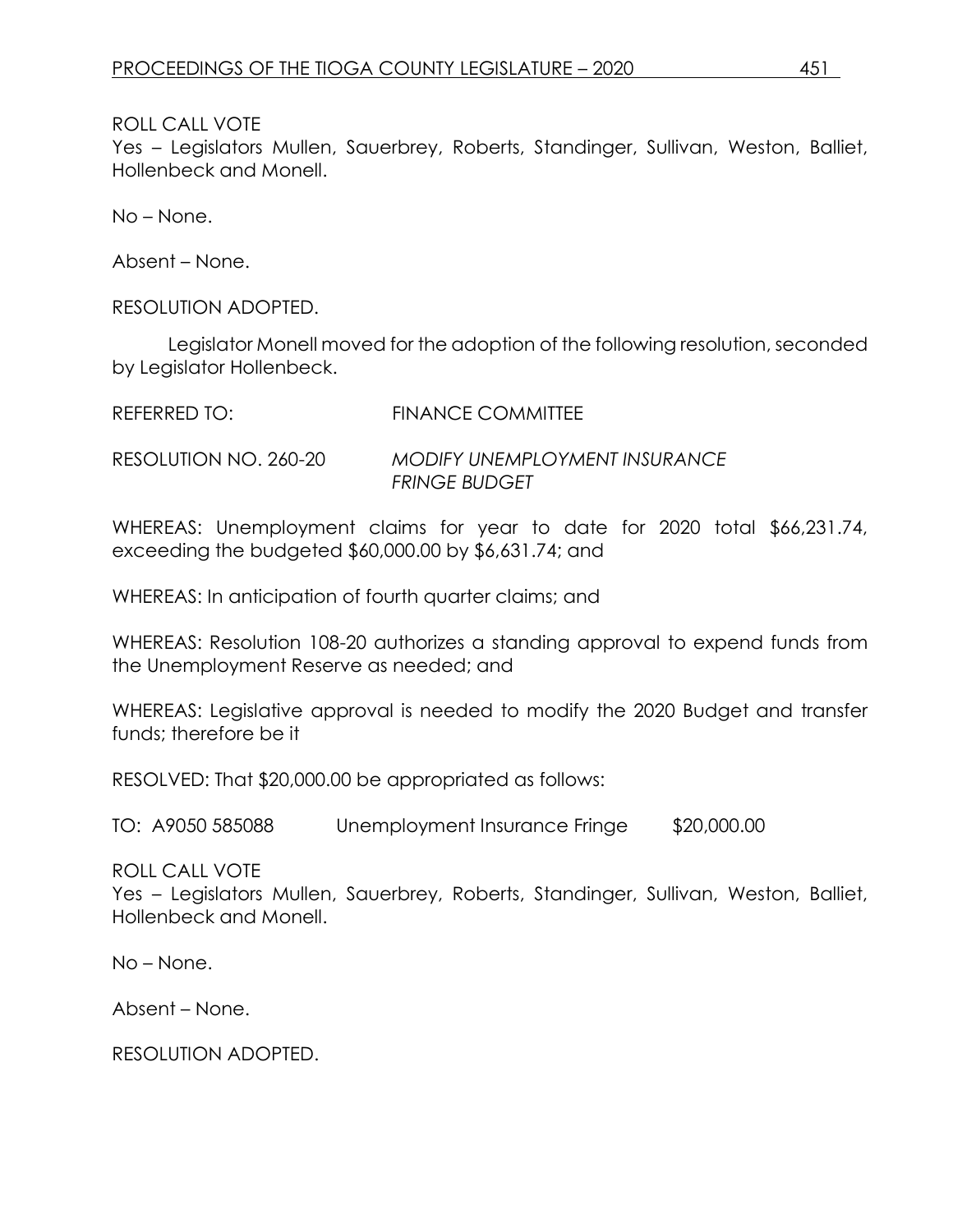Legislator Monell moved for the adoption of the following resolution, seconded by Legislator Mullen.

| REFERRED TO:          | <b>FINANCE/LEGAL COMMITTEE</b>                                              |
|-----------------------|-----------------------------------------------------------------------------|
| RESOLUTION NO. 261-20 | TRANSFER OF FUNDS<br><b>BUDGET MODIFICATION</b><br><b>DISTRICT ATTORNEY</b> |

WHEREAS: The District Attorney's Office has a need for a Surface Pro, a portable computer, and a portable printer, for Assistant District Attorneys to take with them to local courts to document the proceedings; and

WHEREAS: Amending of Budget and Transfer of Funds requires Legislative approval; therefore be it

RESOLVED: That the District Attorney's budget be modified and the following sums be transferred from within the District Attorney's budget to cover the costs of said office furnishings as follows:

|     | From: A1165 540480    | Postage | \$1,341.73 |
|-----|-----------------------|---------|------------|
| To: | A1165 520090 Computer |         | \$1,341.73 |

ROLL CALL VOTE

Yes – Legislators Mullen, Sauerbrey, Roberts, Standinger, Sullivan, Weston, Balliet, Hollenbeck and Monell.

No – None.

Absent – None.

RESOLUTION ADOPTED.

Legislator Balliet moved for the adoption of the following resolution, seconded by Legislator Monell.

| REFERRED TO:          | <b>ADMINISTRATIVE SERVICES COMMITTEE</b><br><b>FINANCE/LEGAL COMMITTEE</b>                               |
|-----------------------|----------------------------------------------------------------------------------------------------------|
| RESOLUTION NO. 262-20 | <b>TRANSFER OF FUNDS</b><br>2020 BUDGET MODIFICATION FOR<br>PURCHASE OF EQUIPMENT<br><b>COUNTY CLERK</b> |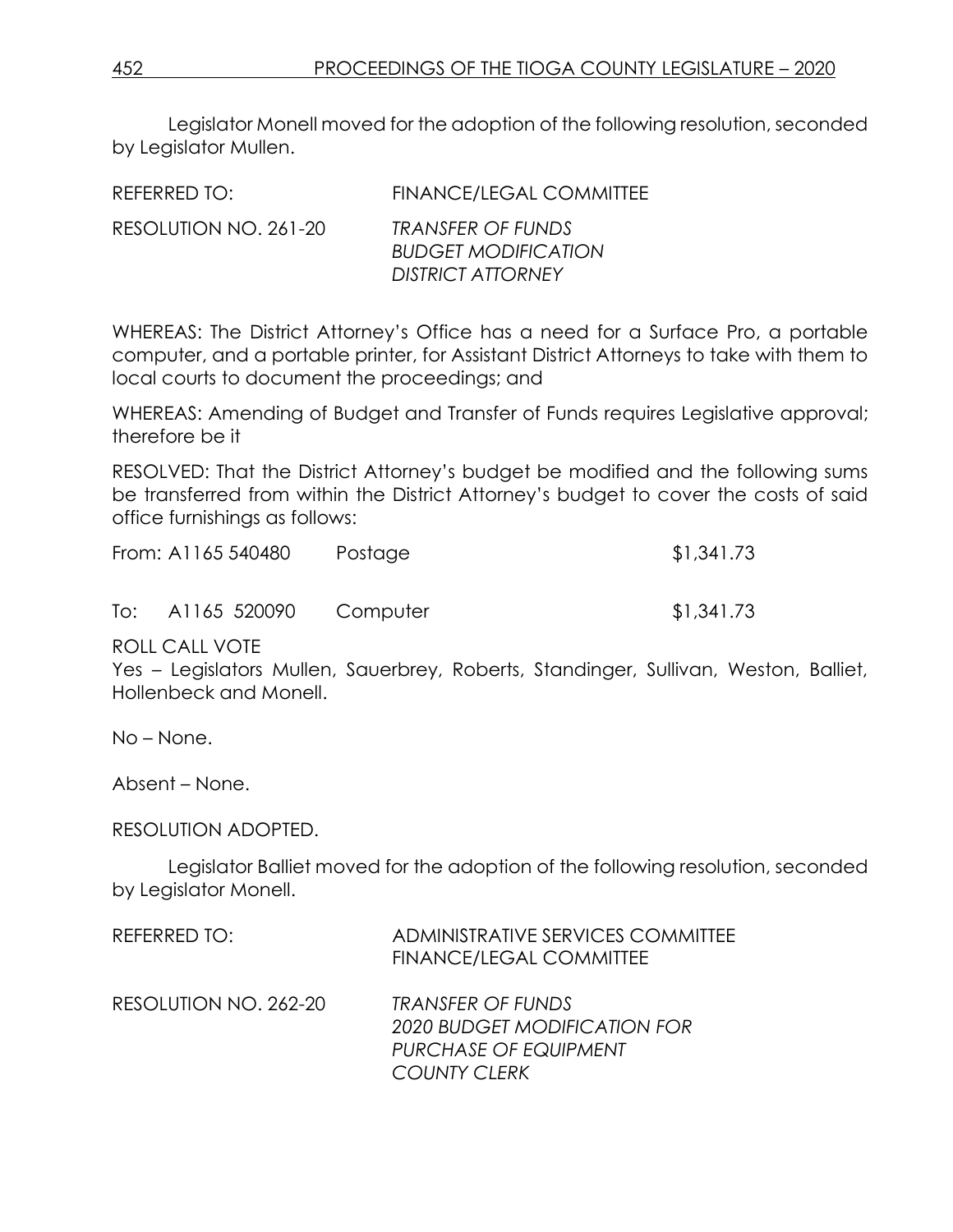WHEREAS: The County Clerk's office has need to upgrade the recording scanners which are currently more than 10 years old to improve efficiency; and

WHEREAS: Tioga County Fixed Asset policy requires the purchase of computer equipment to be invoiced from a equipment account; and

WHEREAS: Tioga County IT has approved the purchase; and

WHEREAS: The County Clerk has money in their budget for the purchase of this equipment and such funds need to be moved into an equipment account; therefore be it

RESOLVED: That the County Clerk be authorized to purchase the equipment at a total amount not to exceed \$435.00 and that the following sums be transferred:

| From: | A1410 - 540520 Recording/Microfilm | \$435.00 |
|-------|------------------------------------|----------|
| To:   | A1410 – 520621 Computer Equipment  | \$435.00 |

### ROLL CALL VOTE

Yes – Legislators Mullen, Sauerbrey, Roberts, Standinger, Sullivan, Weston, Balliet, Hollenbeck and Monell.

No – None.

Absent – None.

RESOLUTION ADOPTED.

Legislator Standinger moved for the adoption of the following resolution, seconded by Legislator Monell.

| REFERRED TO:          | <b>HEALTH &amp; HUMAN SERVICES COMMITTEE</b><br><b>FINANCE COMMITTEE</b> |
|-----------------------|--------------------------------------------------------------------------|
| RESOLUTION NO. 263-20 | TRANSFER OF FUNDS<br>PUBLIC HEALTH                                       |

WHEREAS: Tioga County Public Health (TCPH) has need of additional equipment for the TCPH Emergency Operations Center; and

WHEREAS: TCPH has worked with Information Technology and Communication Services regarding this equipment; and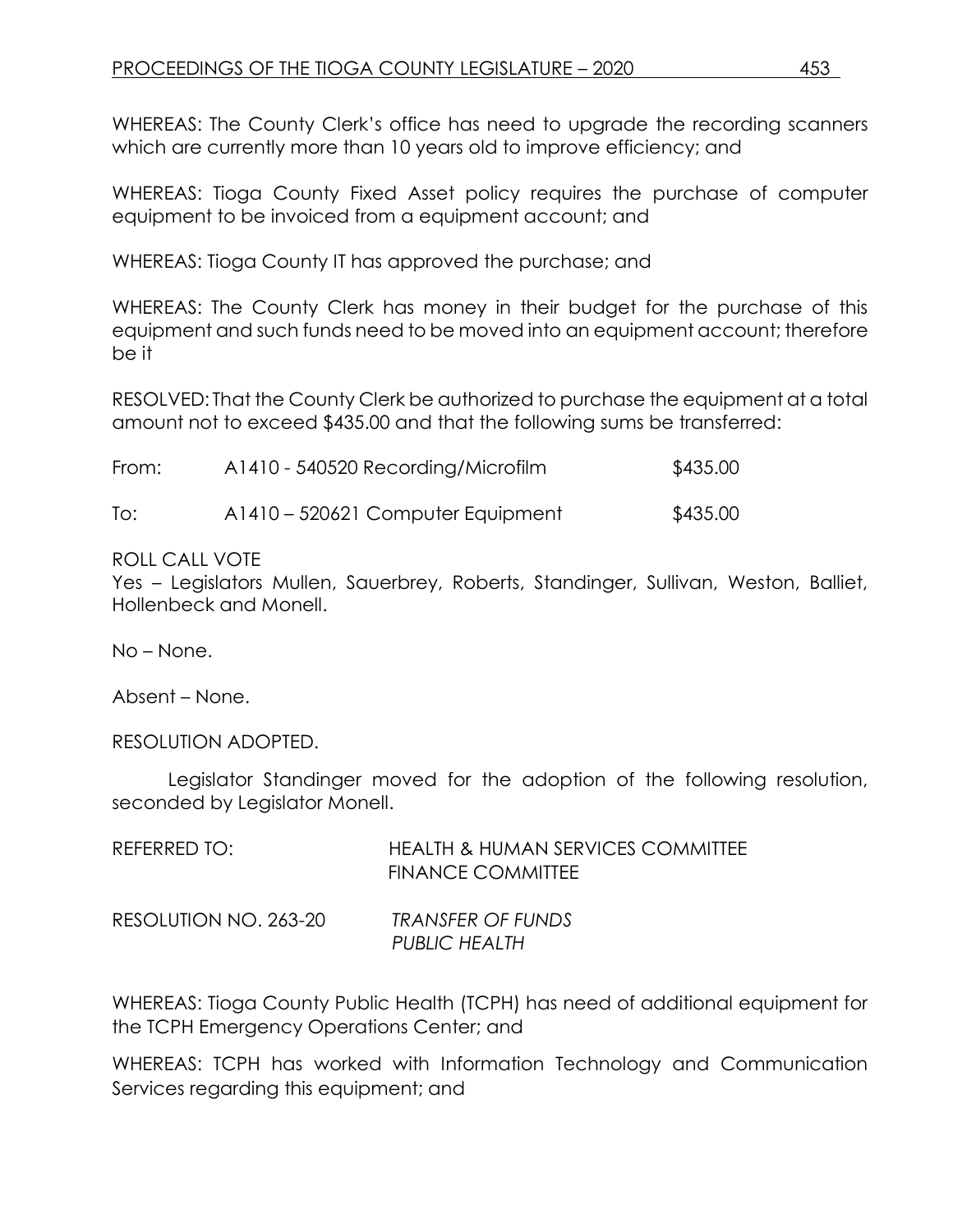WHEREAS: If purchased with Public Health funds these costs are eligible for reimbursement; and

WHEREAS: TCPH has the funds available in their 2020 approved budget, yet require transfer of funds into the appropriate budgetary lines; and

WHEREAS: Transfer of Funds require Legislative approval; therefore be it

RESOLVED: That funding be transferred as follows:

|     | From: A4064 540080 | Public Health: Dental Clinic Supplies | \$8,500 |
|-----|--------------------|---------------------------------------|---------|
| To: | A4011 520130       | Public Health: Equipment              | \$8,500 |

ROLL CALL VOTE

Yes – Legislators Mullen, Sauerbrey, Roberts, Standinger, Sullivan, Weston, Balliet, Hollenbeck and Monell.

No – None.

Absent – None.

RESOLUTION ADOPTED.

Legislator Weston moved for the adoption of the following resolution, seconded by Legislator Monell.

| REFERRED TO: | ED&P COMMITTEE           |
|--------------|--------------------------|
|              | <b>FINANCE COMMITTEE</b> |
|              |                          |

RESOLUTION NO. 264-20 *AUTHORIZE TRANSFER OF FUNDS FOR PURCHASE OF A STORAGE CABINET IN THE ECONOMIC DEVELOPMENT & PLANNING OFFICE*

WHEREAS: The Economic Development & Planning Department has an end table in the office that needs replacing; and

WHEREAS: The Economic Development & Planning Department would like to replace it with a storage cabinet; and

WHEREAS: The Economic Development and Planning file cabinet expense account #A6422-520150 has no funds available at this time; therefore be it

RESOLVED: That the Director of Economic Development & Planning be authorized to purchase the storage cabinet for the Economic Development and Planning Department and that the following sums be transferred for this purchase: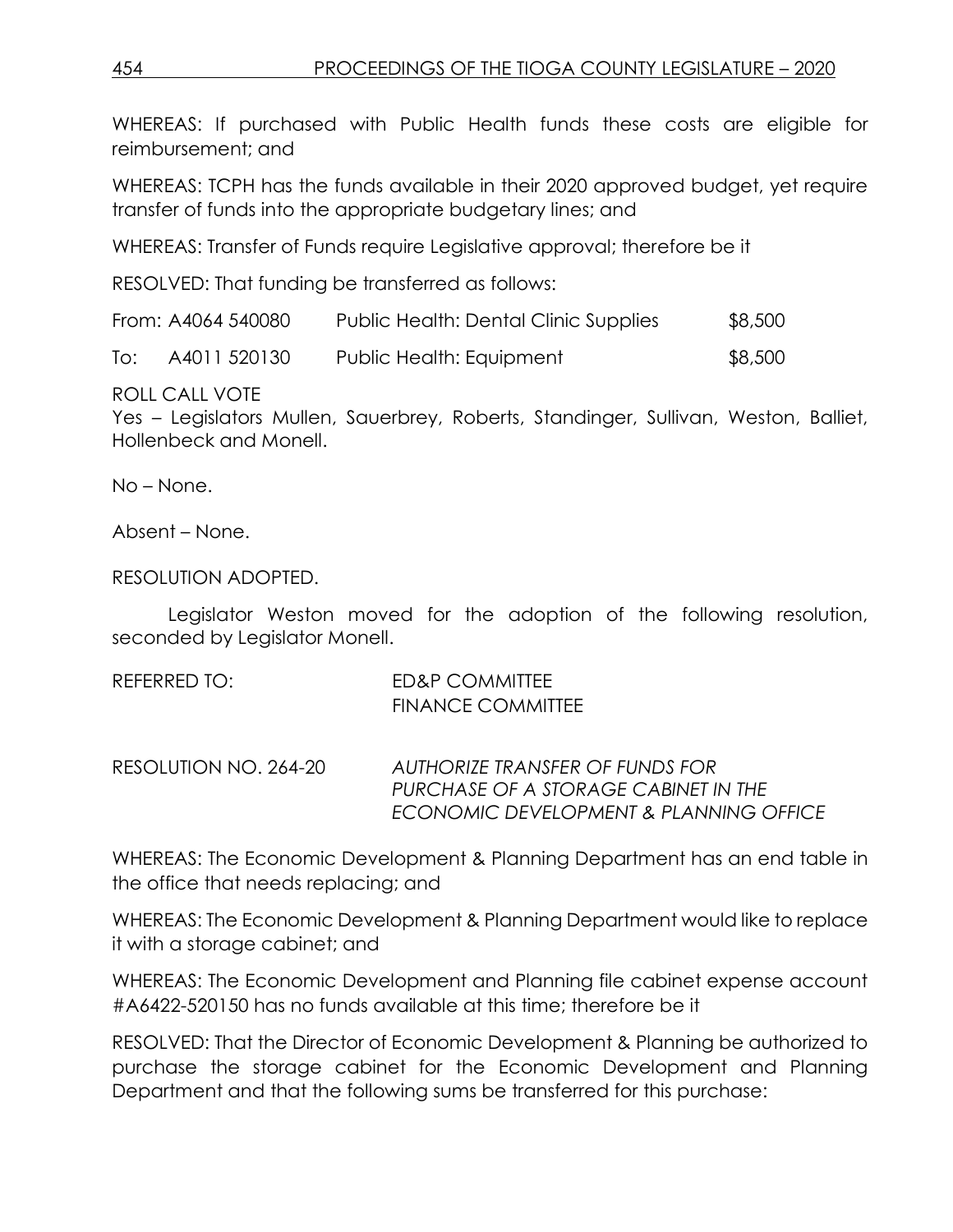From: ED&P Account A6422 - 540420 \$255.99

To: ED&P Account A6422 - 520150 \$255.99

ROLL CALL VOTE

Yes – Legislators Mullen, Sauerbrey, Roberts, Standinger, Sullivan, Weston, Balliet, Hollenbeck and Monell.

No – None.

Absent – None.

RESOLUTION ADOPTED.

Legislator Monell moved for the adoption of the following resolution, seconded by Legislator Hollenbeck.

REFERRED TO: FINANCE COMMITTEE

RESOLUTION NO. 265-20 *COUNTY TAX LEVY*

WHEREAS: This Legislature by Resolution No. 254-20 dated December 15, 2020 adopted a Budget for the fiscal year 2021 and by Resolution No.254-20 dated December 15, 2020 has made appropriations for the conduct of the County Government during said fiscal year and has by Resolution No. 266-20 dated December 15, 2020 levied the taxes required for the support of the Government of the several Towns; therefore be it

RESOLVED: That pursuant to Section 360 of the County Law and Section 900 of the Real Property Tax Law, this Legislature hereby levied the following for County purposes upon the taxable real property in the County upon valuation as heretofore equalized by it.

Upon all the taxable property liable for the support of County Government, the sum of \$24,948,721.00 and in addition thereto upon the real property liable therefore, and following taxes:

| For Returned Village Taxes                 | 550,859.90   |
|--------------------------------------------|--------------|
| For School Tax Returned                    | 3,399,810.01 |
| For Deficits from prior years' taxes       | .09          |
| For Reimbursement of Erroneous taxes, etc. | 29,482.88    |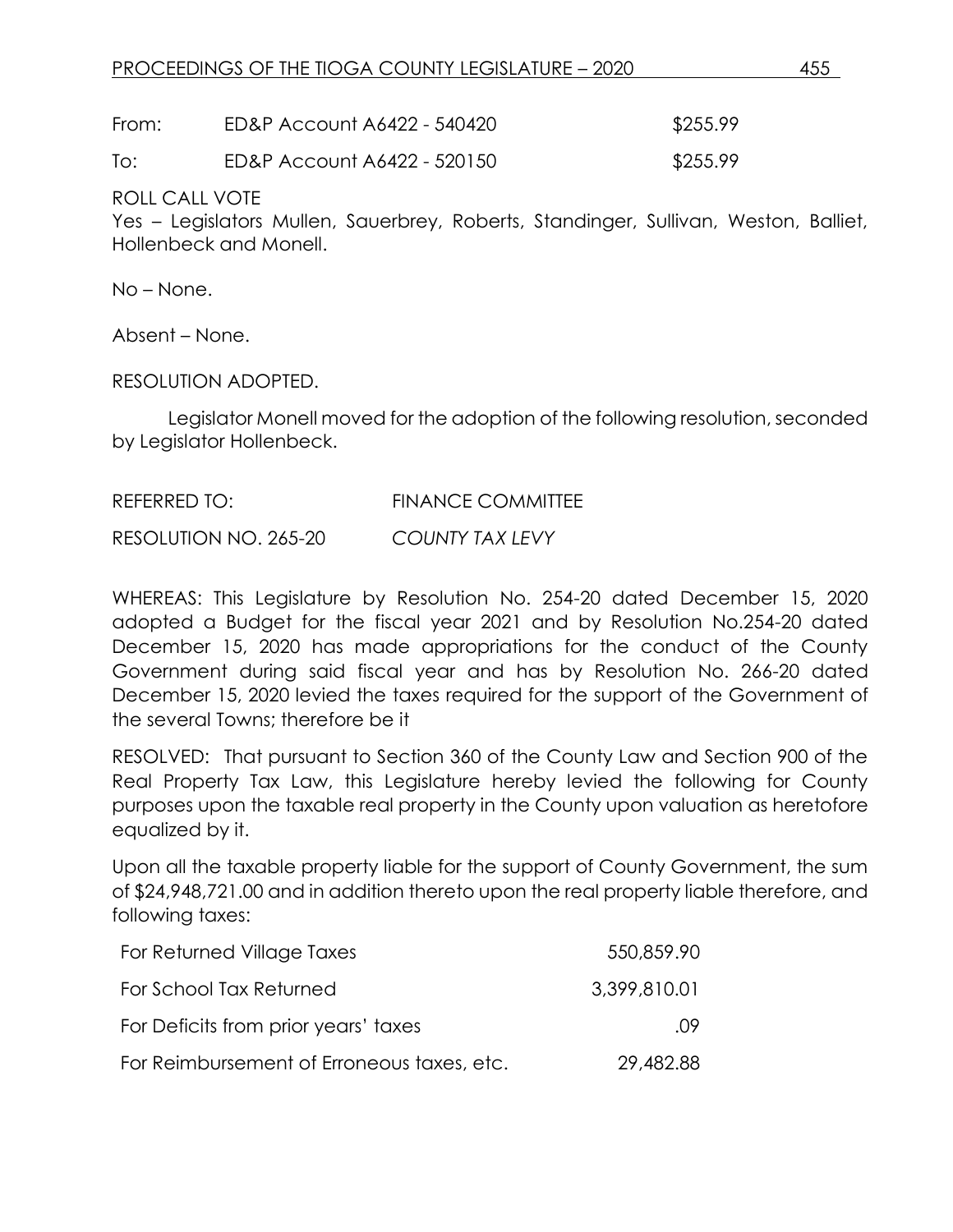All of the forgoing being subject to Credit for excess collection the prior year of 16.33

## **Further**

RESOLVED: That the County Treasurer's Office be directed to extend the taxes as aforesaid and also the taxes for Town purposes set forth in Resolution No. -20 on the rolls of the several Towns against each parcel of property set forth in said rolls, and that the Chair and the Clerk of the County Legislature be directed and empowered to execute under the seal of this Legislature the several Tax warrants for the collection of said taxes, and to cause the several tax rolls with said warrants annexed to be delivered to the Collectors of the several Town Tax Districts of the County on or before December 31, 2020; and be it further

RESOLVED: That the County tax rates for each of the Towns are as follows:

| Barton           | Out | 11.243855  |
|------------------|-----|------------|
|                  | In  | 11.243855  |
| <b>Berkshire</b> | Out | 9.318031   |
| Candor           | Out | 9.423081   |
|                  | In  | 9.423081   |
| Newark Valley    | Out | 13.283669  |
|                  | In  | 13.283669  |
| <b>Nichols</b>   | Out | 33.626842  |
|                  | In  | 33.626842  |
| Owego            | Out | 12.850958  |
|                  | In  | 12.850958  |
| Richford         | Out | 7.511172   |
| Spencer          | Out | 8.693997   |
|                  | In  | 8.693997   |
| Tioga            | Out | 148.356628 |

## ROLL CALL VOTE

Yes – Legislators Mullen, Sauerbrey, Roberts, Standinger, Sullivan, Weston, Balliet, Hollenbeck and Monell.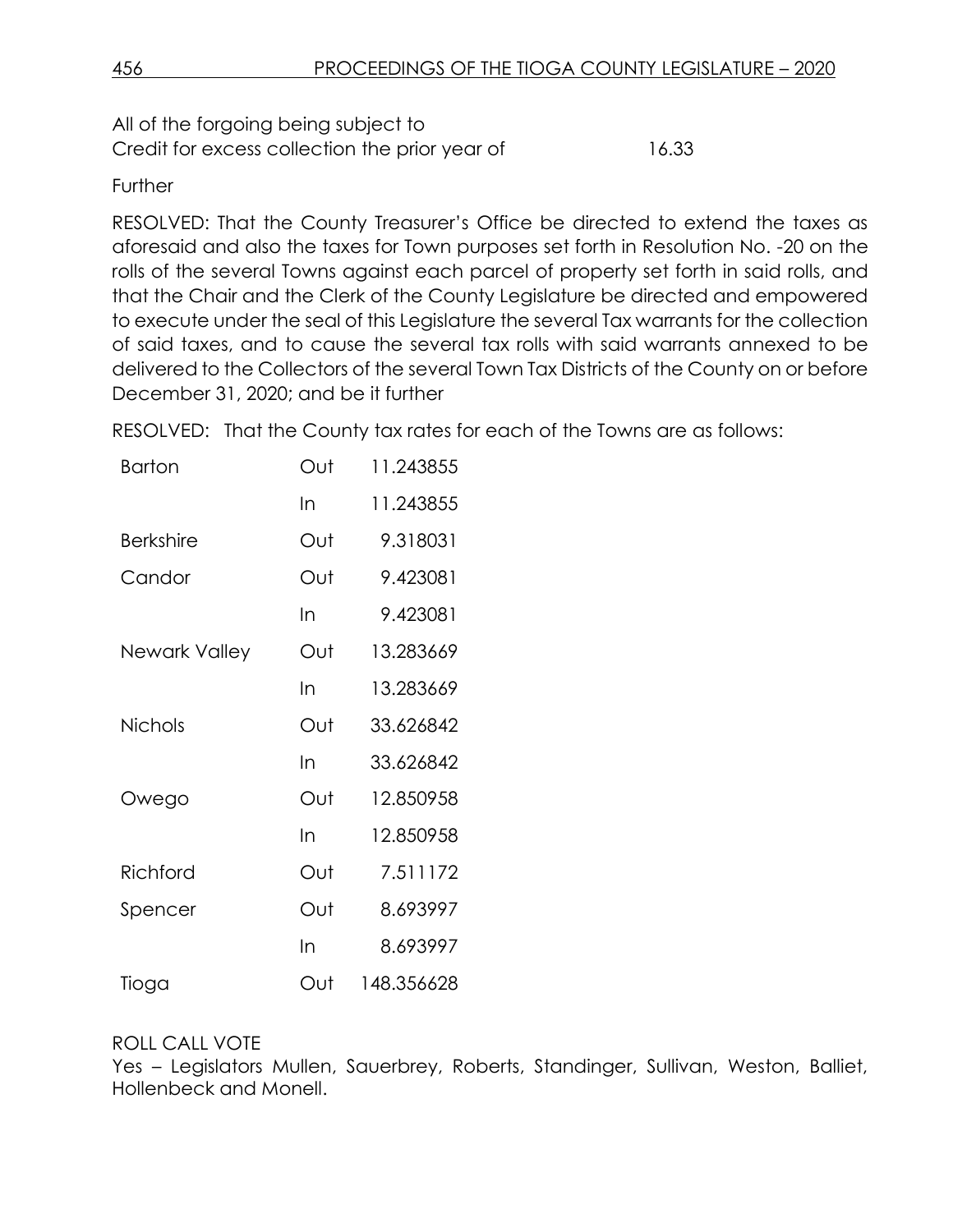No – None.

Absent – None.

### RESOLUTION ADOPTED.

Legislator Monell moved for the adoption of the following resolution, seconded by Legislator Hollenbeck.

REFERRED TO: FINANCE COMMITTEE

RESOLUTION NO. 266-20 *TOWN TAX LEVY*

WHEREAS: There has been presented to this Legislature a duly certified copy of the annual Budgets of each of the several Towns of the County of Tioga for the fiscal year beginning January 1, 2021; and therefore be it

RESOLVED: That there shall be, and there is, assessed against and levied upon and collected from the taxable property situate in the following Towns outside the incorporated Villages or partially located therein, the amounts indicated for Town purposes as specified in the Budgets of the respective Towns as follows:

| General Outside | <b>Highway Outside</b> |
|-----------------|------------------------|
|                 |                        |
| 6,250.00        | 260,492.00             |
|                 | 11,000.00              |
| 4,625.00        |                        |
|                 | 2,199,000.00           |
| 16,393.00       | 449,136.00             |
|                 |                        |

### And be it further

RESOLVED: That there shall be and there hereby is, assessed against and levied upon and collected from the taxable property liable therefore within the respective Fire and Fire protection Districts in the Towns, the following amounts for the purposes of such Districts as specified on their annual Budgets:

### Town of Barton

| Halsey Valley Fire Protection | 20.167.91  |
|-------------------------------|------------|
| Lockwood Fire Protection      | 45,413.50  |
| Waverly Joint Fire Protection | 290,658.00 |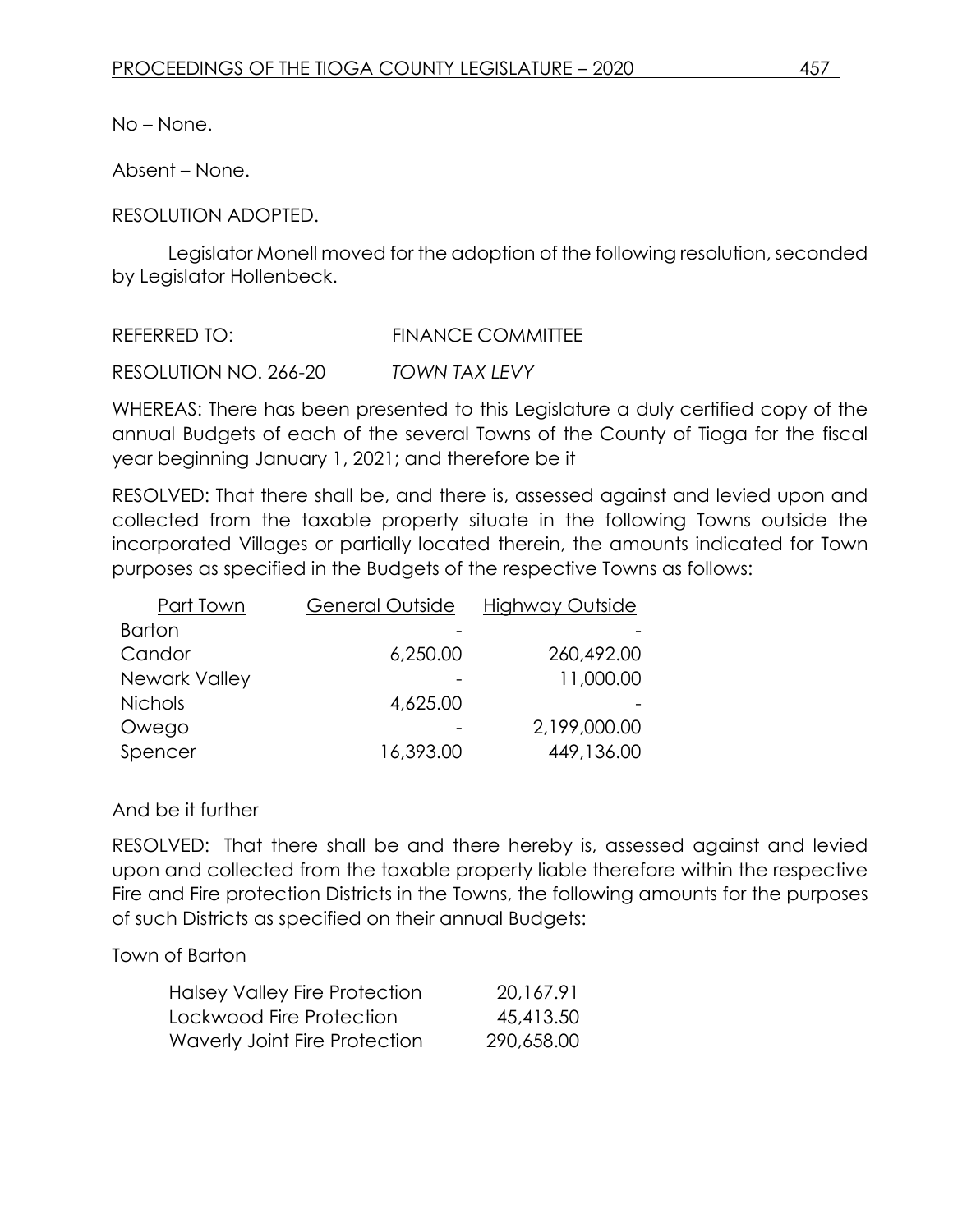| <b>Town of Berkshire</b>                                  |                           |
|-----------------------------------------------------------|---------------------------|
| <b>Berkshire Fire District</b>                            | 152,016.00                |
| <b>Town of Candor</b>                                     |                           |
| Candor Fire District                                      | 453,694.00                |
| <b>Town of Newark Valley</b>                              |                           |
| <b>Newark Valley Fire District</b>                        | 315,468.15                |
| <b>Town of Nichols</b>                                    |                           |
| Nichols Joint Fire Protection                             | 491,894.53                |
| Town of Owego                                             |                           |
| <b>Apalachin Fire District</b>                            | 1,071,416.00              |
| Owego Fire District<br><b>Newark Valley Fire District</b> | 1,805,148.00<br>45,311.00 |
| Town of Richford                                          |                           |
| <b>Richford Fire District</b>                             | 109,150.00                |
| Town of Spencer                                           |                           |
| <b>Spencer Fire Protection District</b>                   | 80,000.00                 |
| Town of Tioga                                             |                           |
| <b>Tioga Fire District</b>                                | 290,527.87                |

And be it further

RESOLVED: That there shall be, and there hereby is, assessed against and levied upon and collected from the taxable property liable therefore within certain sewer, water and lighting Districts in the Town of Owego and the amounts specified in their annual budgets as follows: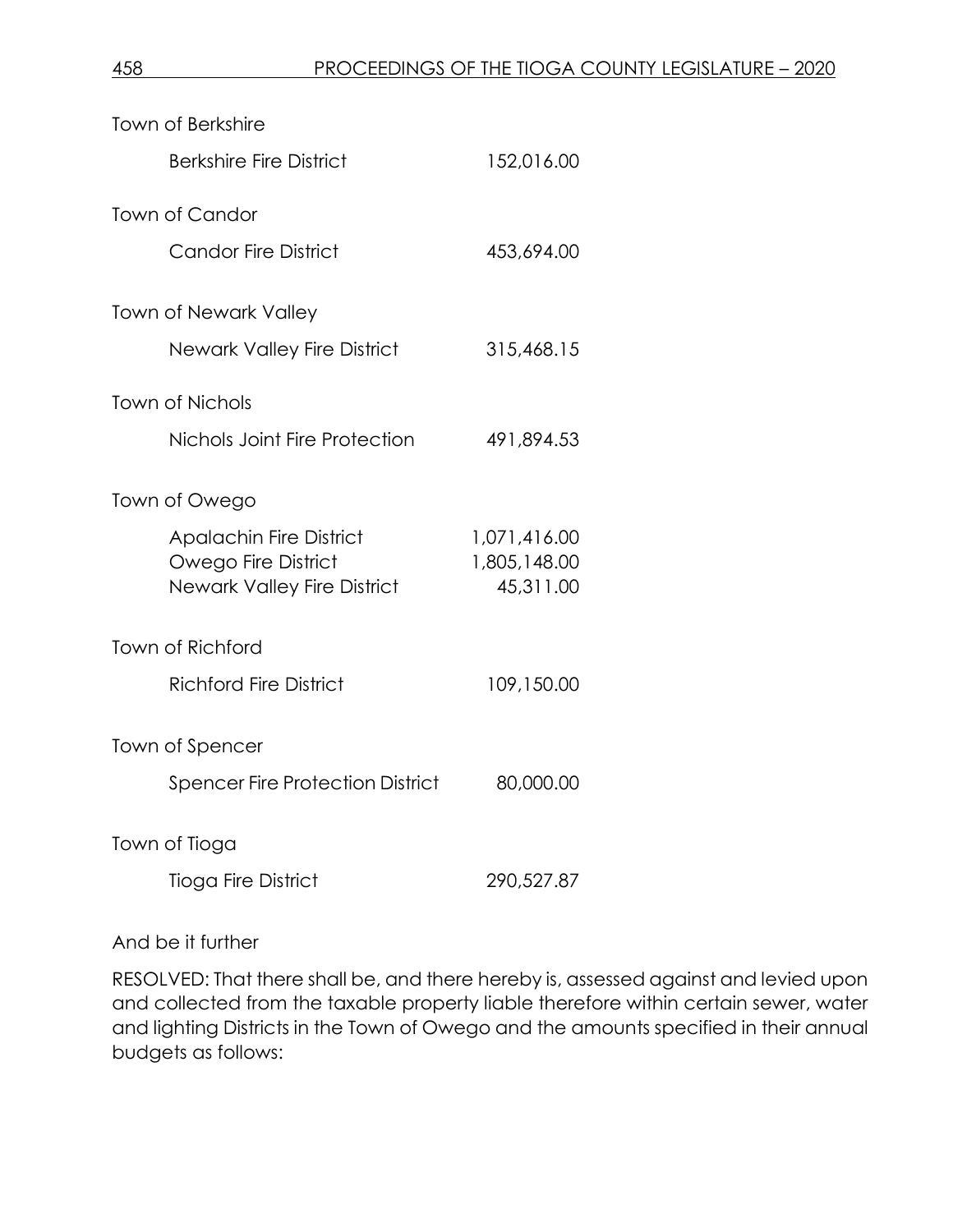| Water District No. 4/Ext. 13 | 11,908.00 |
|------------------------------|-----------|
| Water District No. 4/Ext. 15 | 10,020.00 |
| Water District No. 4/Ext. 17 |           |
| Water District No. 4/Ext. 20 | 17,762.00 |
| Sewer District No. 2/Ext. 14 | 11,829.00 |
| Sewer District No. 2/Ext. 15 | 11,638.00 |
| Lighting District No. 1      | 5,827.00  |
| Lighting District No. 2      | 10,099.00 |
| Lighting District No. 3      | 11,134.00 |
| Lighting District No. 4A     | 777.00    |
| Lighting District No. 4B     | 2,072.00  |
| Lighting District No. 5      | 7,121.00  |
| Lighting District No. 6      | 11,912.00 |
| Lighting District No. 7      | 2,072.00  |
| Lighting District No. 8      | 1,294.00  |
| Lighting District No. 9      | 648.00    |
| Lighting District No. 10     | 907.00    |
| $\sim$ it furth or           |           |

And be it further

RESOLVED: That there shall be and there hereby is, assessed against and levied upon and collected from the taxable property liable therefore in the Town of Owego returned sewer and water rents in the amount of \$362,825.51; and be it further

RESOLVED: That there shall be and there hereby is, assessed against and levied upon and collected from the taxable property liable therefore in the Town of Barton returned sewer and water rents in the amount of \$3,267.87; and be it further

RESOLVED: That the amounts to be raised by tax for all other purposes as specified in the several annual Budgets shall be, and they hereby are, assessed against and levied upon and collected from the taxable properties in the Towns except as otherwise provided by law as follows:

| Townwide         | General      | Highway    |
|------------------|--------------|------------|
| <b>Barton</b>    | 227,000.00   | 574,500.00 |
| <b>Berkshire</b> | 84,463.00    | 341,573.00 |
| Candor           | 585,747.00   | 729,860.00 |
| Newark Valley    | 306,076.00   | 385,000.00 |
| <b>Nichols</b>   | 9,310.00     | 220,400.00 |
| Owego            | 1,020,000.00 |            |
| Richford         | 237,093.00   | 467,447.00 |
| Spencer          | 367,896.00   | 275,175.00 |
| Tioga            | 263,623.00   | 597,833.00 |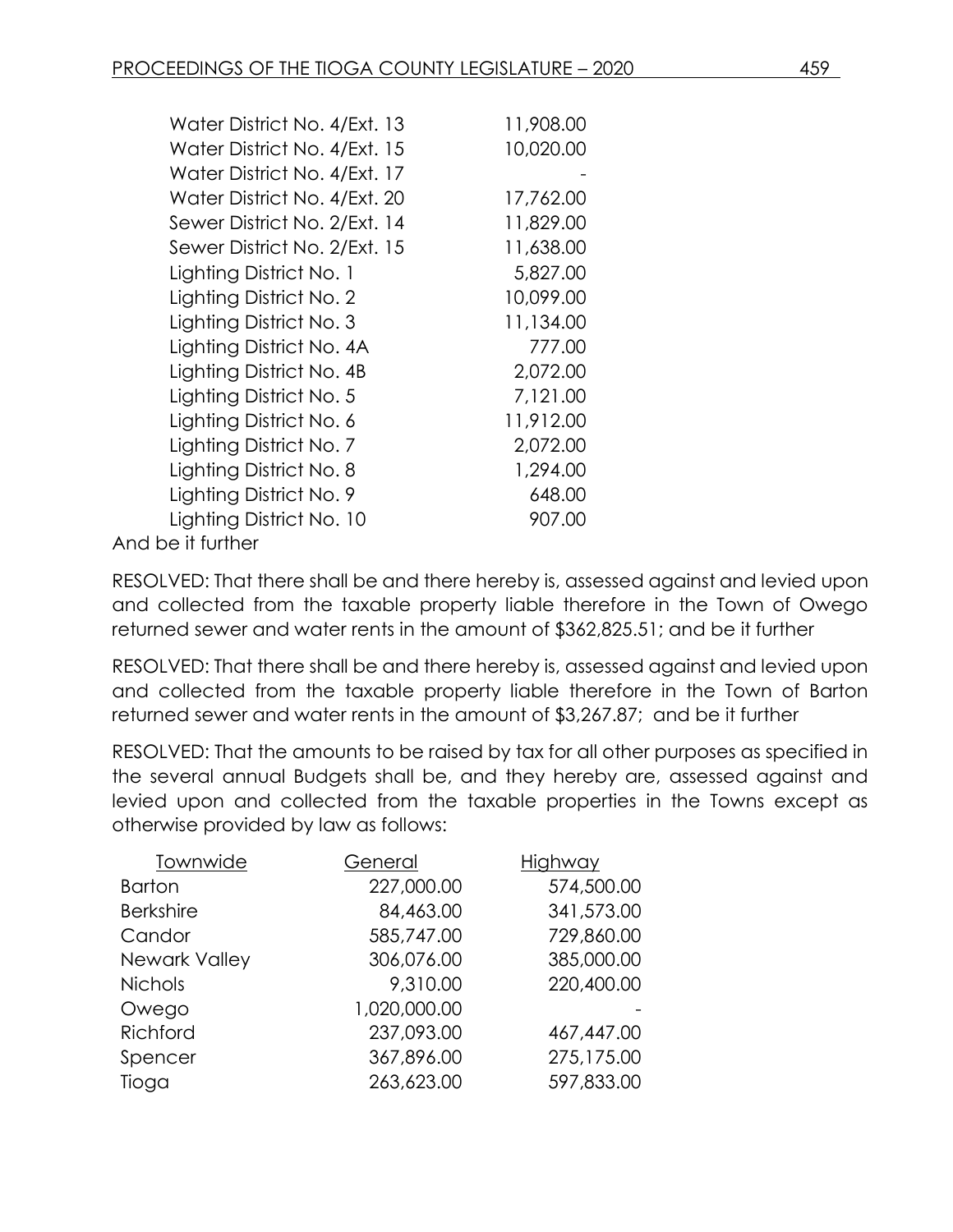And be it further

RESOLVED: That such taxes and assessments, when collected, shall be paid to the Supervisors of the several Towns in the amounts as shown by this resolution for distribution by them in the manner provided by law.

ROLL CALL VOTE

Yes – Legislators Mullen, Sauerbrey, Roberts, Standinger, Sullivan, Weston, Balliet, Hollenbeck and Monell.

No – None.

Absent – None.

RESOLUTION ADOPTED.

Legislator Weston moved for the adoption of the following resolution, seconded by Legislator Mullen.

REFERRED TO: FD&P COMMITTEE

RESOLUTION NO. 267-20 *TIOGA COUNTY LEGISLATIVE SUPPORT OF TERMINATION OF CENTRAL NEW YORK OIL AND GAS COMPANY LLC PAYMENT IN LIEU OF TAX AGREEMENT AND ESTABLISHMENT OF STAGECOACH GAS SERVICES LLC PAYMENT IN LIEU OF TAX AGREEMENT*

WHEREAS: The State of New York Supreme Court issued a Stipulation of Settlement and Order between Central New York Oil and Gas Company LLC and the Town of Owego, the Board of Assessment Review for the Town of Owego, the County of Tioga and the Owego Apalachin School District; and

WHEREAS: The Stipulation of Settlement and Order called for the establishment of a Payment in Lieu of Tax Agreement to include seven (7) properties identified as Parcel 1 and two (2) properties as identified as Parcel 2; and

WHEREAS: The term of said Payment in Lieu of Tax Agreement expired in January of 2019; and

WHEREAS: By request of the Owego Apalachin Central School District Board of Education the Payment in Lieu of Tax Agreement was extended by the Tioga County Industrial Development Agency to cover a period up to March of 2021; and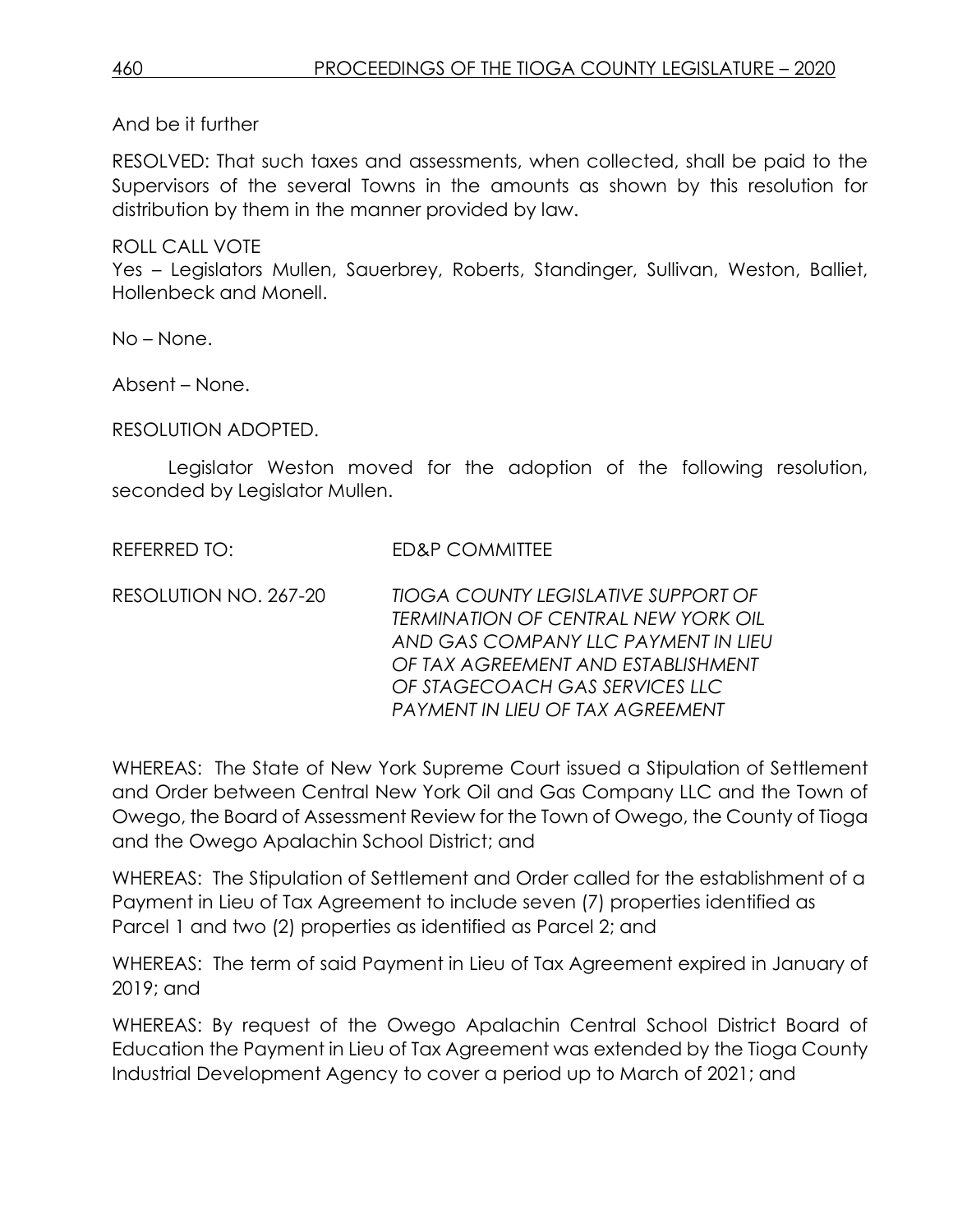WHEREAS: The Tioga County Industrial Development Agency will reconvene all properties noted under Parcel 1 and Parcel 2 by the terms of the Payment in Lieu of Tax Agreement entered into by and among Central New York Oil and Gas Company LLC and the taxing authorities, the PILOT agreement with the herein mentioned conveyance will be terminated; and

WHEREAS: The Central New York Oil and Gas Company LLC has since been acquired by Stagecoach Gas Services LLC, a joint venture between Crestwood and Con Edison; and

WHEREAS: It is the desire of the Tioga County Legislature to establish a new Payment in Lieu of Tax Agreement between Stagecoach Gas Services LLC and the taxing authorities; and

WHEREAS: The new Payment in Lieu of Tax Agreement should incorporate two (2) tax map properties identified as 161.00-1-25.1 and 107.00-1-8.12; and

WHEREAS: The newly established Payment in Lieu of Tax Agreement should call for the payment of one hundred percent (100%) of real property taxes to be paid on the assessed value of the identified tax map 161.00-1-25.1 for the tax year 2022 and ninety percent (90%) of real property taxes to be paid on the assessed value of the identified tax map 107.00-1-8.12 for the tax year 200 to be increased to one hundred percent (100%) for each subsequent years by Stagecoach Gas Services LLC to be collected from the commencement of the Agreement; and

WHEREAS: A five (5) year term shall commence on the first taxable status date following the execution of the Agreement; therefore be it

RESOLVED: That the Tioga County Legislature supports the termination of the Central New York Oil and Gas Company LLC Payment in Lieu of Tax Agreement and the establishment of a Stagecoach Gas Services LLC Payment in Lieu of Tax Agreement.

## ROLL CALL VOTE

Yes – Legislators Mullen, Sauerbrey, Roberts, Standinger, Sullivan, Weston, Balliet, Hollenbeck and Monell.

No – None.

Absent – None.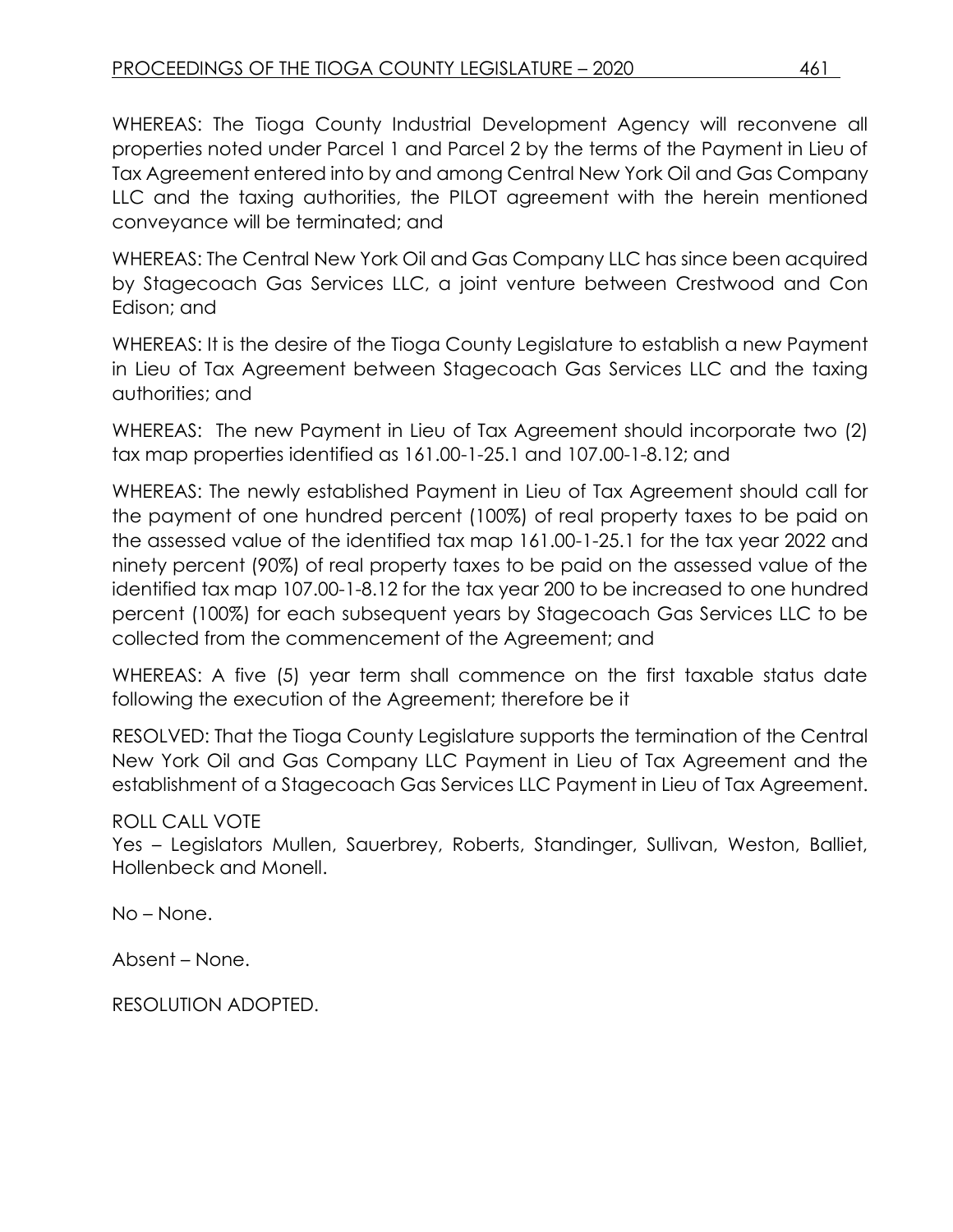Legislator Weston moved for the adoption of the following resolution, seconded by Legislator Monell.

| REFERRED TO:          | ED&P COMMITTEE                                                                                              |
|-----------------------|-------------------------------------------------------------------------------------------------------------|
| RESOLUTION NO. 268-20 | <b>RESOLUTION TO RENEW CONSULTANT</b><br>CONTRACT FOR HAZARD MITIGATION<br><b>PLAN COORDINATOR FOR 2021</b> |

WHEREAS: Per Resolution 193-12 and Resolution 218-13, the Tioga County Legislature contracted with the Tioga County Soil & Water Conservation District to perform the Hazard Mitigation Plan Coordinator services based on a mutually agreeable work plan with specific tasks; and

WHEREAS: The Tioga County Planning Department still does not have the existing capacity to perform these FEMA-required services; and

WHEREAS: The Tioga County Planning Department has sufficient funds in the 2021 budget to cover these expenses, in the amount of \$18,500 from Planning Appropriation account A8020 540140; therefore be it

RESOLVED: That the Tioga County Legislature does hereby authorize the renewal of said contract with Tioga County Soil & Water Conservation District, to perform Hazard Mitigation Coordinator services from January 1 - December 31, 2021, not to exceed \$18,500 from Planning Appropriation account A8020 540140, and authorizes the Tioga County Legislative Chair to sign all related contract paperwork, contingent upon review and approval of the County Attorney.

#### ROLL CALL VOTE

Yes – Legislators Mullen, Sauerbrey, Roberts, Standinger, Sullivan, Weston, Balliet, Hollenbeck and Monell.

No – None.

Absent – None.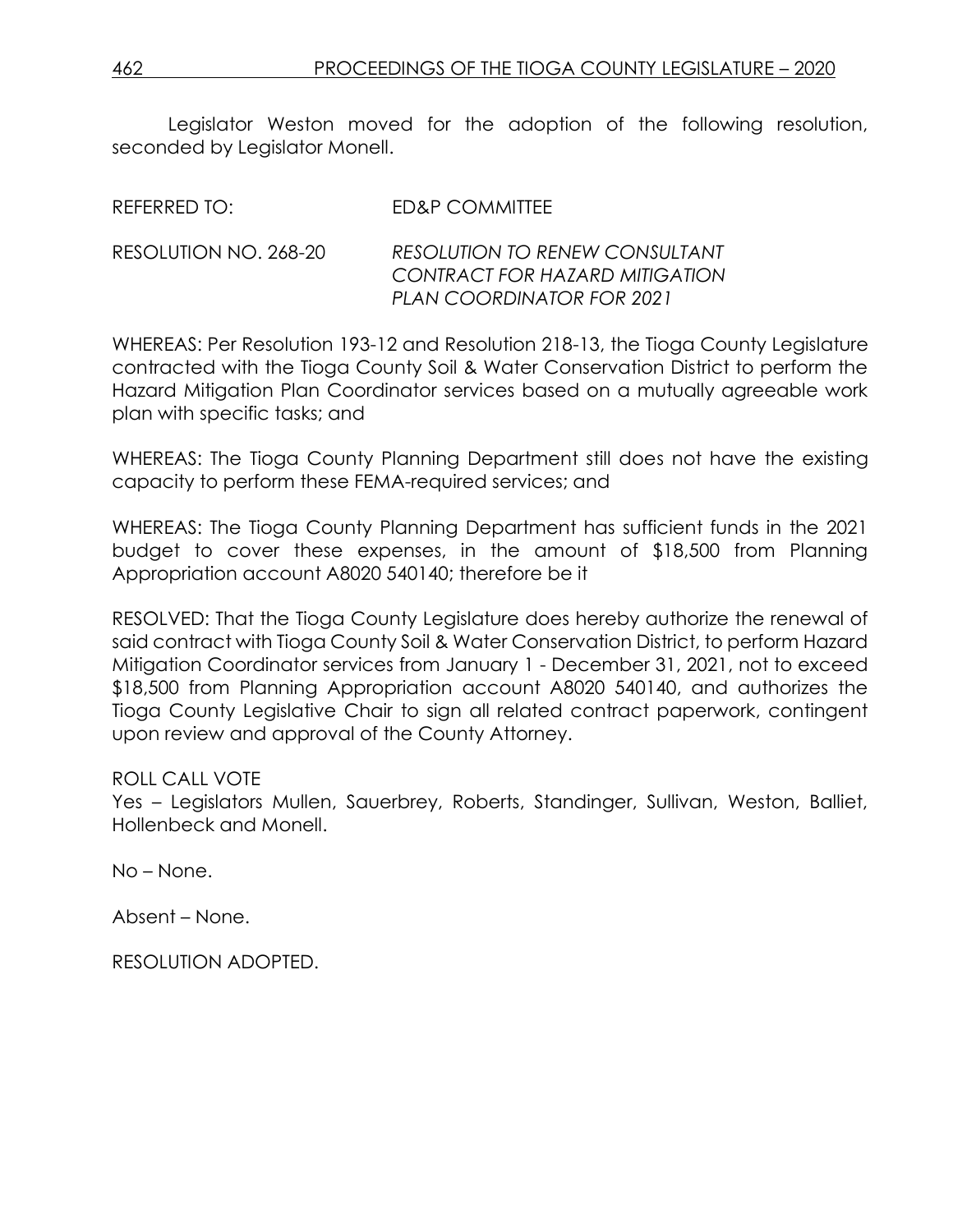Legislator Hollenbeck moved for the adoption of the following resolution, seconded by Legislator Mullen.

| REFERRED TO: | <b>PERSONNEL COMMITTEE</b> |
|--------------|----------------------------|
|              |                            |

RESOLUTION NO. 269-20 *AUTHORIZE CONTRACT RENEWAL CSEA EMPLOYEE BENEFIT FUND*

WHEREAS: Resolution #276-11 authorized a contract with CSEA Benefit Fund to administer Solstice Vision and Dental plans for CSEA and Non-Union employees; and

WHEREAS: The Dental and Vision plans are contractual benefits for CSEA employees, to be continued for 2021; therefore be it

RESOLVED: That the Chair of the Legislature is hereby authorized to sign a contract, subject to review by the County Attorney, with CSEA Employee Benefit Fund for the purpose of facilitating the Solstice Dental and Solstice Vision plans for the period of January 1, 2021 – December 31, 2021.

#### ROLL CALL VOTE

Yes – Legislators Mullen, Sauerbrey, Roberts, Standinger, Sullivan, Weston, Balliet, Hollenbeck and Monell.

No – None.

Absent – None.

RESOLUTION ADOPTED.

Legislator Mullen moved for the adoption of the following resolution, seconded by Legislator Hollenbeck.

REFERRED TO: PUBLIC SAFETY COMMITTEE

RESOLUTION NO. 270-20 *RESOLUTION TO APPROVE A CONTRACT BETWEEN THE TIOGA CO. PROBATION DEPT. & FAMILY AND CHILDREN'S COUNSELING SERVICES TO PROVIDE ADULT & JUVENILE SEXUAL OFFENDER ASSESSMENT AND TREATMENT SERVICES IN THE JOURNEY PROJECT* 

WHEREAS: The Legislature approved a contract between Tioga County Probation Department and Family Counseling Services of Cortland County, Inc. for the provision of adult and juvenile sex offender treatment in 2020; and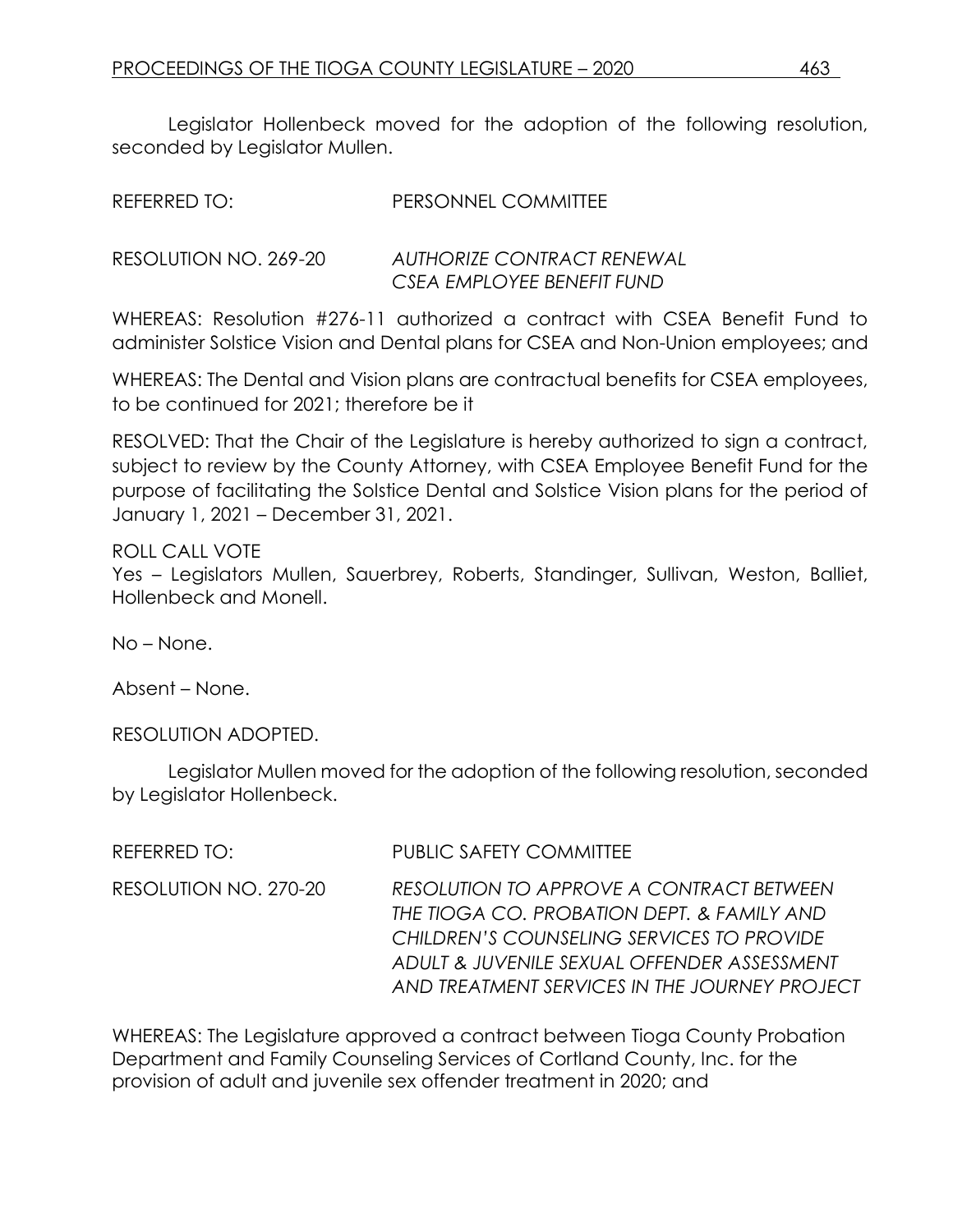WHEREAS: The agency has changed their name to Family and Children's Counseling Services- Journey Project; and

WHEREAS: The agency's contract with Tioga County Probation provides for a total of 21 sexual offender slots as follows: Adults age 18 and up who sexually offend against children, Adolescents with illegal sexual behavior for juveniles ages 13-17 and Children with problematic sexual behavior for juveniles ages 7 to 12. The contract also covers Adult and Juvenile Safety Monitor programming. The 21 treatment slots can be used for either an adult or juvenile depending on the Department's census, for the cost of \$123,840; therefore be it

RESOLVED: That the Probation Director is approved to contract in 2021 with The Family and Children's Counseling Services for the Journey Project to provide adult and juvenile sexual offender assessment and treatment and educational sessions for adult supervisors and parent supervisors in the amount of \$123,840 annually, upon approval of the County Attorney.

### ROLL CALL VOTE

Yes – Legislators Mullen, Sauerbrey, Roberts, Standinger, Sullivan, Weston, Balliet, Hollenbeck and Monell.

No – None.

Absent – None.

#### RESOLUTION ADOPTED.

Legislator Monell moved for the adoption of the following resolution, seconded by Legislator Hollenbeck.

| REFERRED TO:          | LEGAL/FINANCE COMMITTEE                                                                                                  |
|-----------------------|--------------------------------------------------------------------------------------------------------------------------|
| RESOLUTION NO. 271-20 | AUTHORIZATION TO ENTER INTO A CONTRACT WITH<br>THOMAS REUTERS (WESTLAW) FOR A THREE YEAR<br>SUBSCRIPTION TO WESTLAW EDGE |

WHEREAS: The County is desirous of entering into a contract with Thomas Reuters (Westlaw) for a subscription to their legal research service starting December 2020 through June 2024 at a cost of \$32,685.24; and

WHEREAS: The services provided through this subscription will be utilized by personnel in the County Attorney's office, Public Defender's office, District Attorney's office, DSS and Personnel; now therefore be it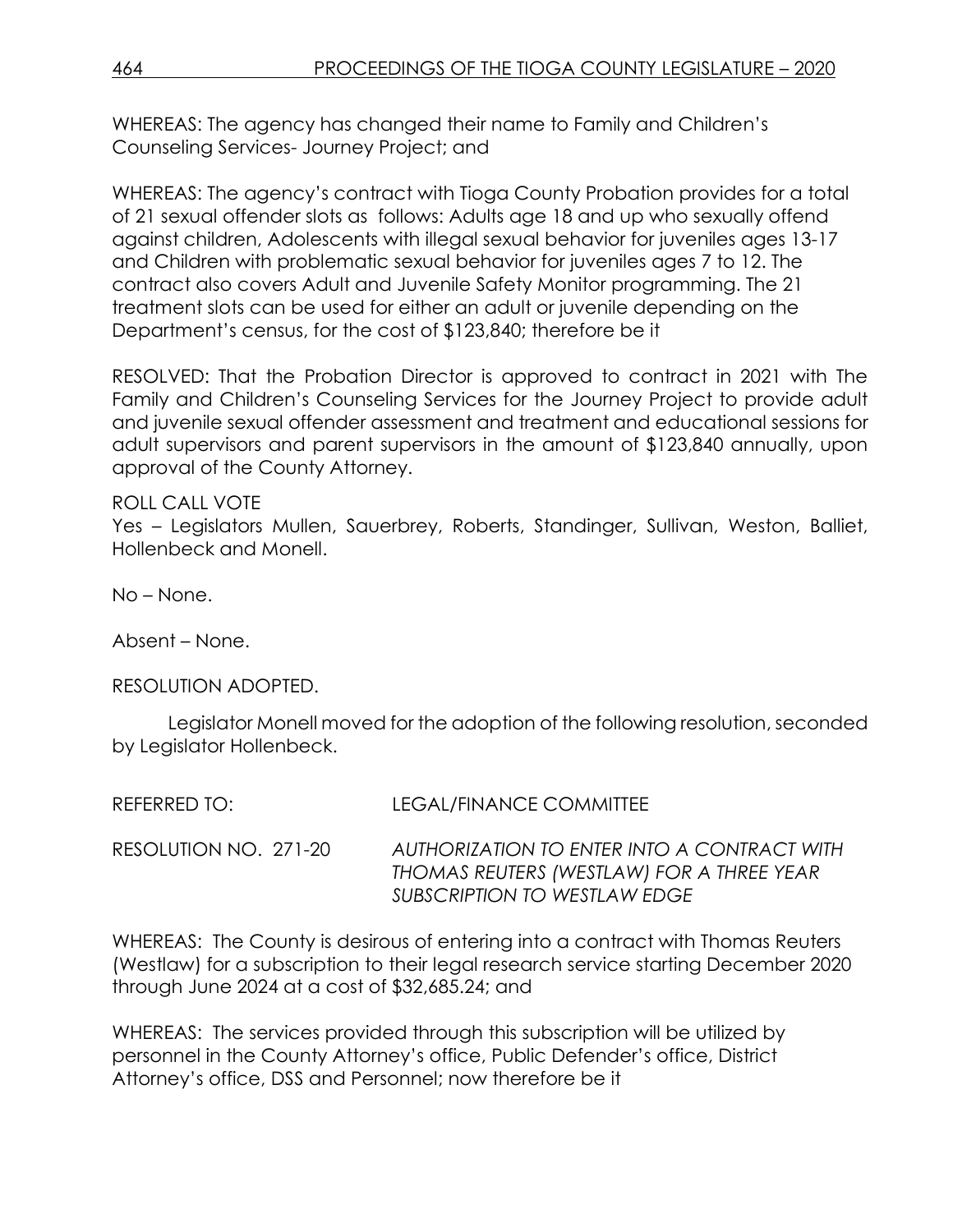RESOLVED: That the Chair of the Legislature is authorized to execute a contract with Thomas Reuters for a three-year subscription to Westlaw Edge legal research services.

ROLL CALL VOTE

Yes – Legislators Mullen, Sauerbrey, Roberts, Standinger, Sullivan, Weston, Balliet, Hollenbeck and Monell.

No – None.

Absent – None.

RESOLUTION ADOPTED.

Legislator Monell moved for the adoption of the following resolution, seconded by Legislator Hollenbeck.

| REFERRED TO:          | LEGAL/FINANCE                                                                                          |
|-----------------------|--------------------------------------------------------------------------------------------------------|
| RESOLUTION NO. 272-20 | ENTER INTO CONTRACT WITH TWIN TIERS<br>DRUG & ALCOHOL TESTING, LLC FOR<br>CDL DRUG AND ALCOHOL TESTING |

WHEREAS: Federal law requires random drug and alcohol testing of CDL drivers performing "safety sensitive" tasks; and

WHEREAS: Tioga County has coordinated with towns and villages within Tioga County to have testing done by an outside agency; and

WHEREAS: Tioga County has received a proposal from Twin Tiers Drug & Alcohol Testing, LLC to perform this service; therefore be it

RESOLVED: That the Tioga County Legislature authorizes the Chair of the Legislature to enter into a one-year contract for 2021 with Twin Tiers Drug & Alcohol Testing, LLC to perform this service at the rates indicated:

Complete DOT/Non-DOT Random Testing Program: \$30.00 per employee per year, which includes:

- Random Selection of Employees Calculated Quarterly (50% for drug, 10% for alcohol)
- All Random Drug & Alcohol Tests performed quarterly on-site
- Record Management
- DOT Audit Assistance
- Regulatory Updates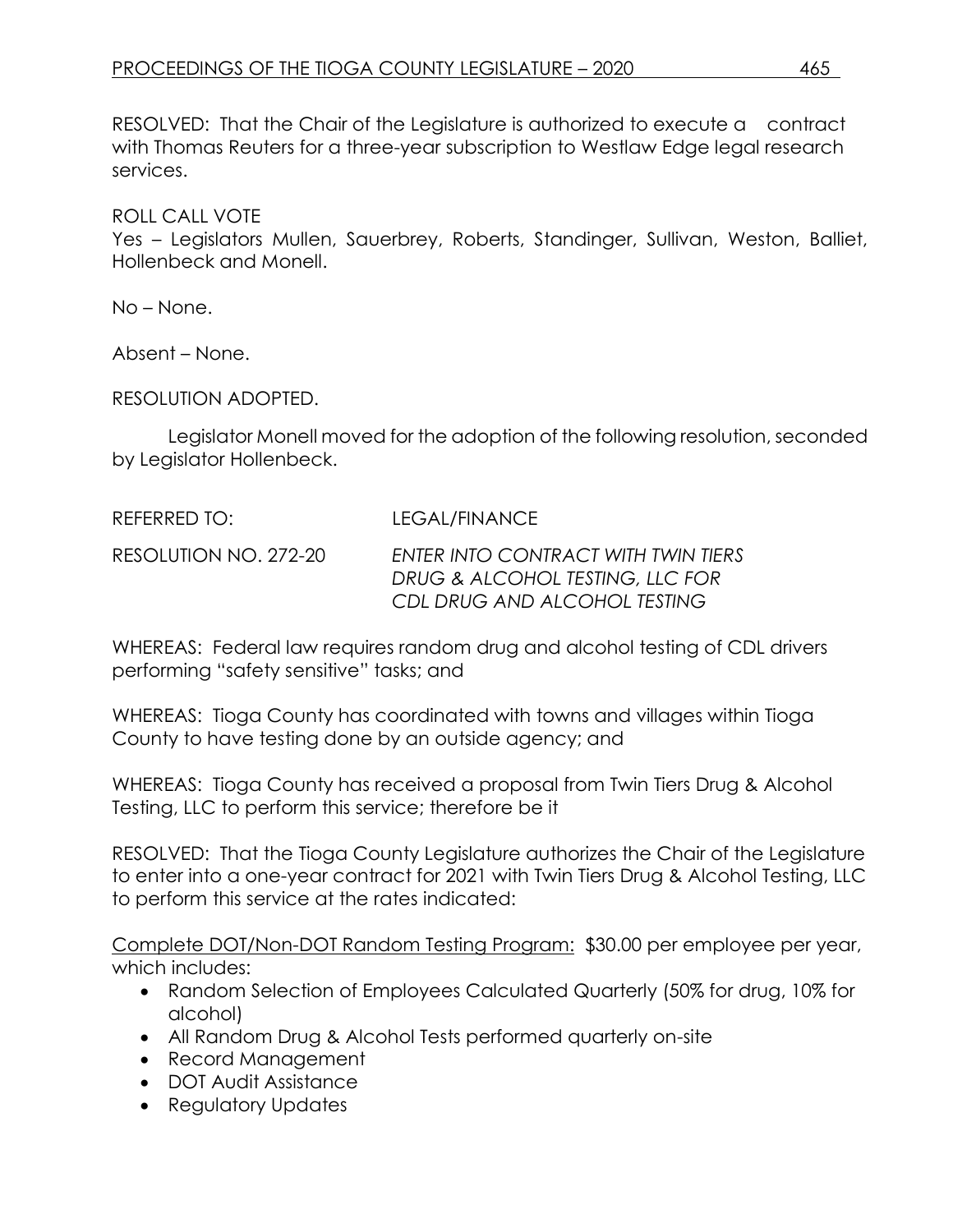- MIS Reports
- Collection Site Management
- Supervisor Training
- Laboratory and MRO Set-up with own Laboratory Account
- Online Access to Reporting 24 hours a day
- Online Order of Pre-employment, Follow-up, or Return to Duty Testing
- Training to Navigate Online Portal
- Assistance with Mediation Between MRO and DER
- Over 50 years of collective DOT knowledge

Additional Charges: Pre-employment, post-accident, reasonable suspicion, followup, or return to duty tests:

Normal Business Hours:

- Quest Diagnostics/Medical Facilities, Hospitals, etc.: \$65.00 per test
- Breath alcohol test (in office or on-site): \$40.00 per test
- Drug Test On-site:  $$60.00$  per test
- Scheduled On-site fee  $$150.00$  one-time fee

Emergency and After Hours:

- 
- 
- 
- Shy Bladder fee:  $$1.00$  per minute
- 

 Emergency On-site fee: \$150.00/hr. with 2 hr. minimum • After hours fee:  $$25.00$  per test • Holiday fee: \$25.00 per test • Wait fee:  $$1.00$  per minute

Split Specimen Testing (re-test of positive specimen by another SAMHSA certified lab) Includes shipping and maintenance of chain of custody; only when requested by employee within 72 hours of MRO's notification: \$200.00 per test

## ROLL CALL VOTE

Yes – Legislators Mullen, Sauerbrey, Roberts, Standinger, Sullivan, Weston, Balliet, Hollenbeck and Monell.

No – None.

Absent – None.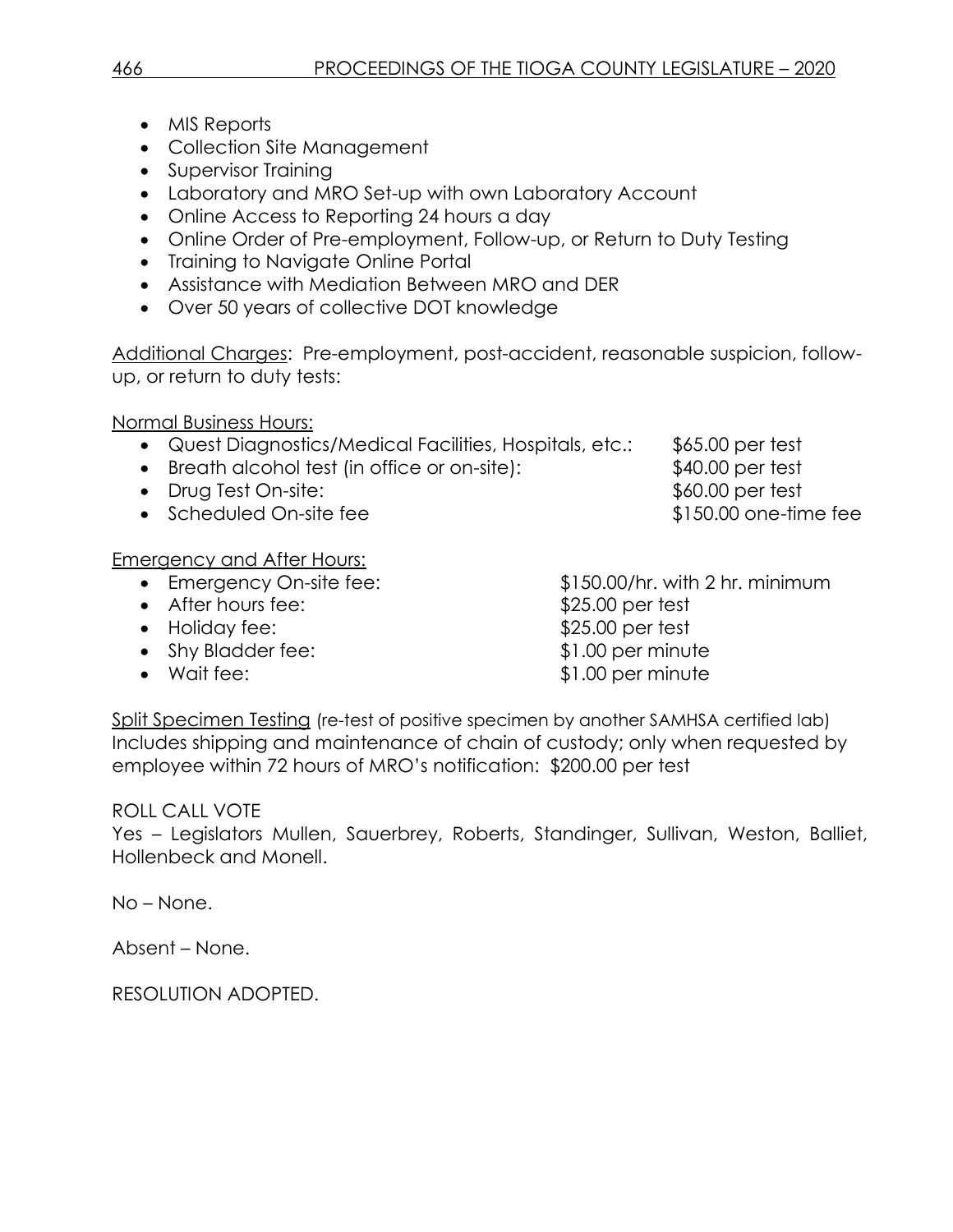Legislator Monell moved for the adoption of the following resolution, seconded by Legislator Hollenbeck.

| REFERRED TO:          | LEGAL/FINANCE COMMITTEE<br>PERSONNEL COMMITTEE                |
|-----------------------|---------------------------------------------------------------|
| RESOLUTION NO. 273-20 | <b>AUTHORIZE RETAINER AGREEMENT</b><br>FOR PERSONNEL SERVICES |

WHEREAS: The hiring of outside counsel appears to be necessary and appropriate for comprehensive personnel services; and

WHEREAS: The law firm of Roemer, Wallens, Gold & Mineaux LLP has proposed a retainer agreement to provide Tioga County with said comprehensive personnel services; therefore be it

RESOLVED: That the Chair of the Legislature is authorized to execute a retainer agreement with the law firm of Roemer, Wallens, Gold & Mineaux LLP, retaining their services from January 1, 2021 through December 31, 2023 for comprehensive personnel services as set forth in said retainer agreement.

ROLL CALL VOTE Yes – Legislators Mullen, Sauerbrey, Roberts, Standinger, Sullivan, Weston, Balliet, Hollenbeck and Monell.

No – None.

Absent – None.

RESOLUTION ADOPTED.

Legislator Mullen moved for the adoption of the following resolution, seconded by Legislator Monell.

| REFERRED TO:           | <b>PUBLIC SAFETY COMMITTEE</b><br><b>LEGISLATIVE WORKSESSION</b>                              |
|------------------------|-----------------------------------------------------------------------------------------------|
| RESOLUTION NO.  274-20 | AWARD CONTRACT CBH MEDICAL FOR<br>JAIL MEDICAL AND MENTAL HEALTH SERVICES<br>SHERIFF'S OFFICE |

WHEREAS: A Request for Proposal (RFP) for providing comprehensive medical and mental health services to inmates at the Tioga County Jail was distributed to six companies; and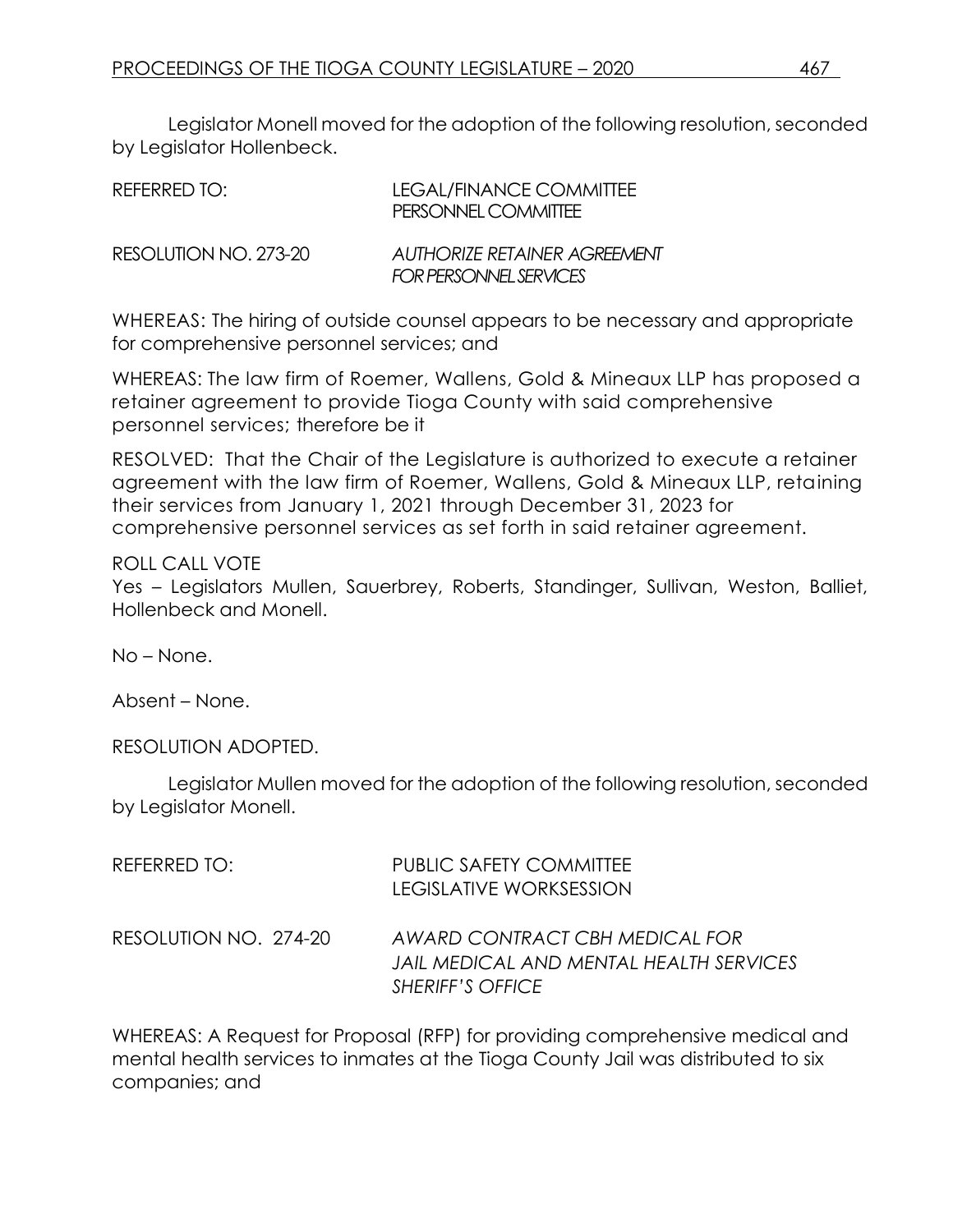WHEREAS: Two companies (CBH Medical; CFG Health Systems) responded and submitted proposals which were thoroughly evaluated; and

WHEREAS: It was determined that CBH Medical submitted the best proposal to meet the scope of work detailed in the RFP; and

WHEREAS: A recommendation was made to the County Legislature to award CBH Medical a two-year agreement with the option to renew for three (3) additional one-year terms; therefore be it

RESOLVED: That an agreement be created to have CBH Medical provide comprehensive medical and mental health services for the inmates at the Tioga County Jail for a two-year period beginning January 1, 2021 with the option to renew for three additional one-year terms; and be it further

RESOLVED: That the Tioga County Legislature authorizes the execution of this agreement with CBH Medical to provide such services.

Legislator Standinger spoke. "I am going to end up voting no because I do not feel that all the options have been explored for this service. We have half the number of inmates in the jail now and we are paying a sizable amount of money for this service. There might be other options available at some point, but I do not feel they have been explored properly."

ROLL CALL VOTE

Yes – Legislators Mullen, Sauerbrey, Roberts, Sullivan, Weston, Balliet, Hollenbeck and Monell.

No – Legislator Standinger.

Absent – None.

RESOLUTION ADOPTED.

Legislator Sullivan introduced Local Law Introductory No. A of 2021.

County of Tioga

Local Law No. XX of the Year 2021.

A Local Law to establish the staggered terms of Tioga County Legislators as established in Local Law No. 2 of 1994 and Local Law No. 2 of 2011.

Be It Enacted by the Legislature of the County of Tioga as follows: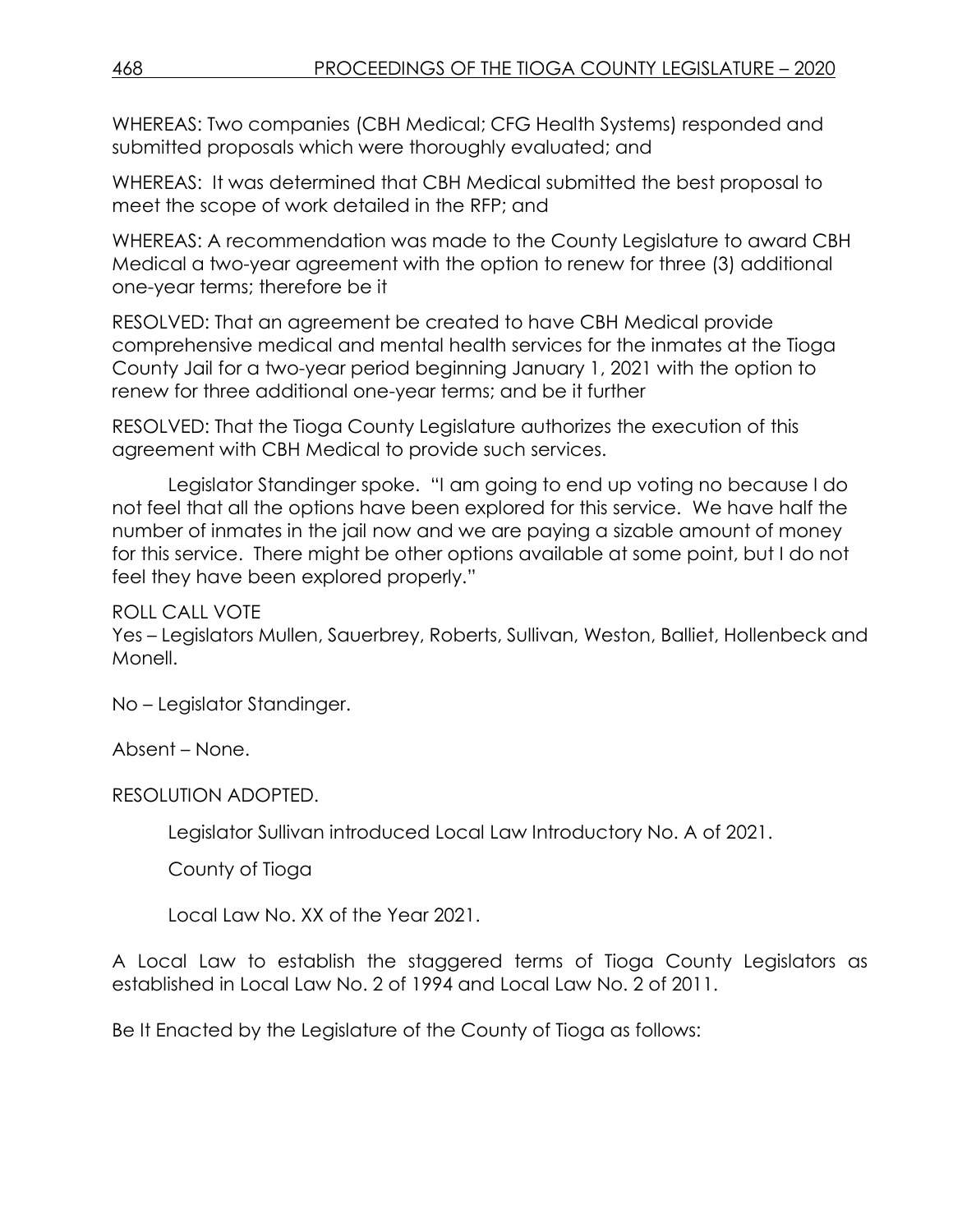## SECTION 1: TERMS OF OFFICE

Notwithstanding the provisions of any general, special or local law to the contrary, members of the Tioga County Legislature shall continue to be elected to staggered terms of three and four years over a ten-year cycle as established in Local Law No. 2 of 1994 and Local Law No. 2 of 2011.

## SECTION 2: STAGGERED TERMS OF OFFICE

- A. The seven County Legislative Districts shall be divided into two groups as follows:
	- 1. Group One shall consist of:
		- a. The representative from District No 1
		- b. The representative from District No 2
		- c. The representatives from District No. 4
		- d. The representative from District No. 5
	- 2. Group Two shall consist of:
		- a. The representative from District No. 3
		- b. The representative from District No. 6
		- c. The representatives from District No. 7
- B. The County Legislators elected from the County Legislative Districts included in Group One shall be elected for a term of four (4) years at the general election to be held in the year Two Thousand Twenty-One (2021) and shall be elected for a term of three (3) years at the general elections to be held Two Thousand Twenty-Five (2025) and Two Thousand Twenty-Eight (2028).
- C. The County Legislators elected from the County Legislative Districts included in Group Two shall be elected for a term of three (3) years at the general elections to be held in the years Two Thousand Twenty-One (2021) and Two Thousand Twenty-Four (2024) and shall be elected for a term of four (4) years at the general election to be held in Two Thousand Twenty-Seven (2027).
- D. Subject to reapportionment, if necessary, staggered terms shall be utilized in the general elections following succeeding federal decennial censuses.

## SECTION 3: COUNTY ATTORNEY

The term of office of the County Attorney shall be the same as the term of office of the Legislators in Group One.

## SECTION 4: LEGISLATIVE CLERK

The term of office of the Legislative Clerk shall be the same as the term of office of the Legislators in Group One.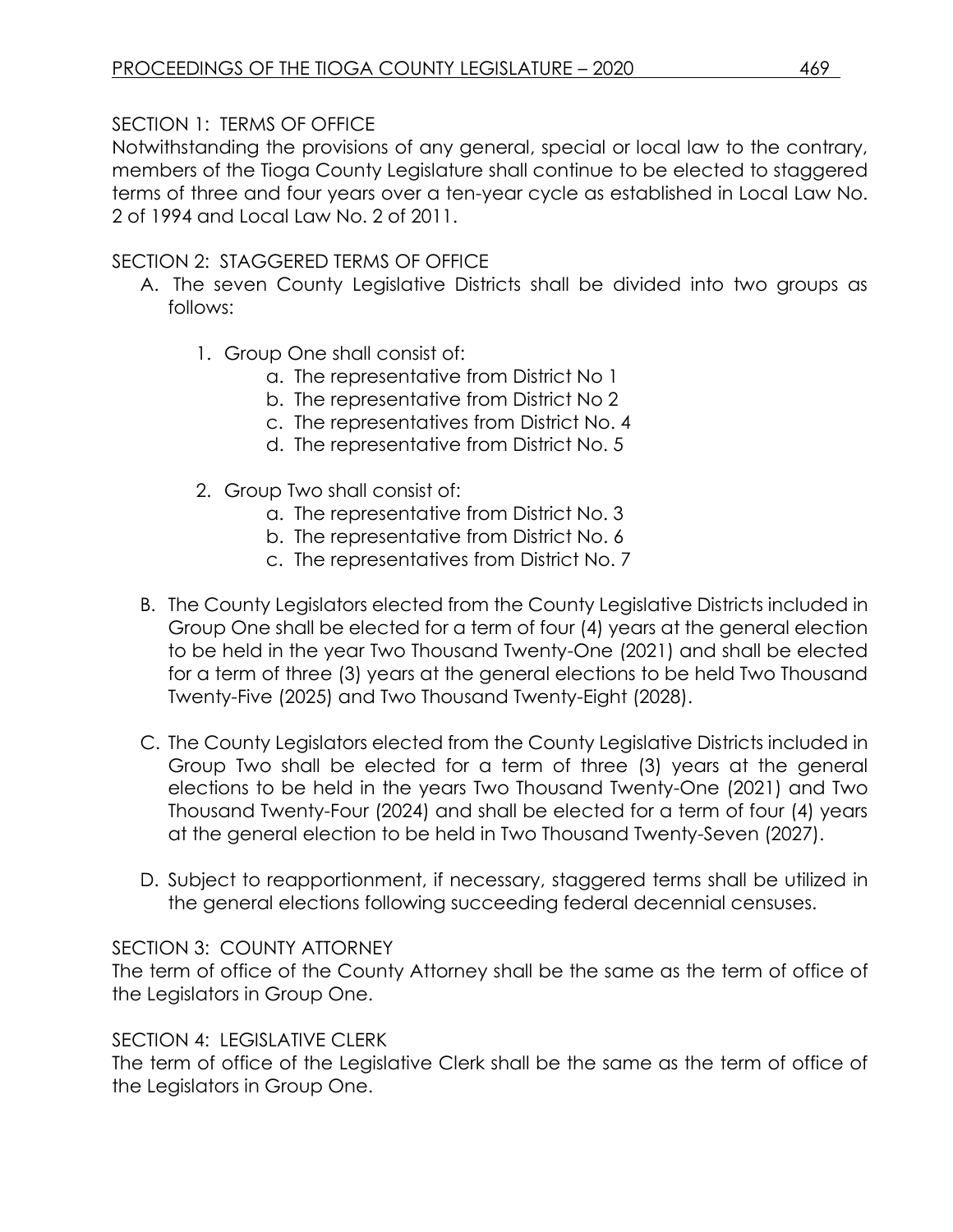SECTION 5: BUDGET OFFICER

The term of office of the Budget Officer shall be the same as the term of office of the Legislators in Group One.

SECTION 6: FEFECTIVE DATE

This local law shall be effective on the date of adoption.

Legislator Sullivan moved for the adoption of the following resolution, seconded by Legislator Monell.

| REFERRED TO:          | LEGISLATIVE WORKSESSION              |
|-----------------------|--------------------------------------|
| RESOLUTION NO. 275-20 | <b>SCHEDULE PUBLIC HEARING</b>       |
|                       | LOCAL LAW INTRODUCTORY NO. A of 2021 |

RESOLVED: That a public hearing shall be held on Local Law Introductory No. A of 2021 A Local Law establishing the staggered terms of Tioga County Legislators as established in Local Law No. 2 of 1994 and Local Law No. 2 of 2011 in the Edward D. Hubbard Auditorium of the Ronald E. Dougherty County Office Building, 56 Main Street, Owego, New York 13827 on Thursday, January 7, 2021 at 1:00 P.M. All persons desiring to present written or oral comments may do so at said time.

ROLL CALL VOTE

Yes – Legislators Mullen, Sauerbrey, Roberts, Standinger, Sullivan, Weston, Balliet, Hollenbeck and Monell.

No – None.

Absent – None.

RESOLUTION ADOPTED.

Legislator Hollenbeck moved for the adoption of the following resolution, seconded by Legislator Balliet.

| REFERRED TO:          | PERSONNEL COMMITTEE                                                                         |
|-----------------------|---------------------------------------------------------------------------------------------|
| RESOLUTION NO. 276-20 | AMEND RESOLUTION 176-94<br>AS AMENDED BY RESOLUTION 281-17<br><b>MEDICARE REIMBURSEMENT</b> |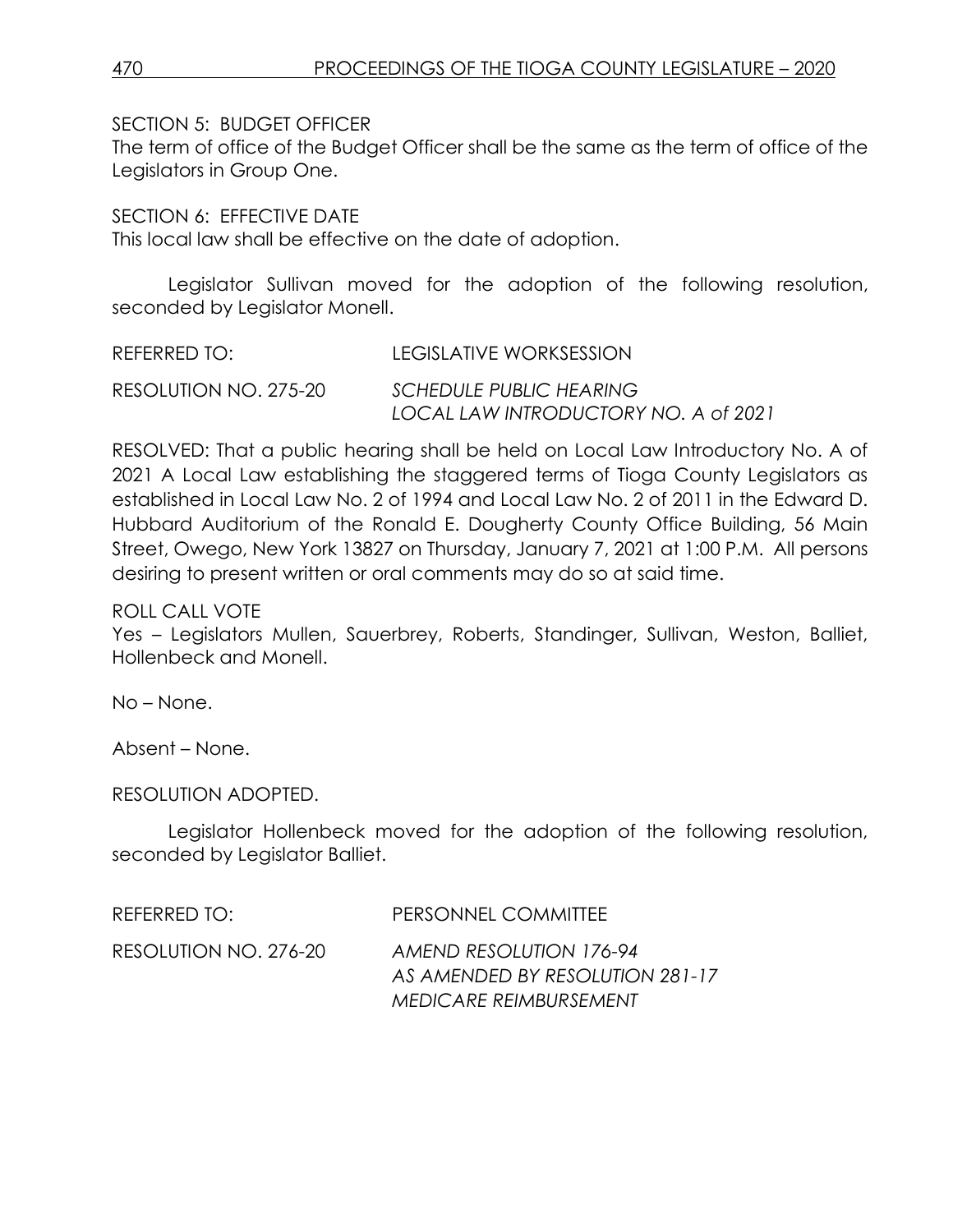WHEREAS: Resolution 281-17 amended Resolution 176-94 to set the Medicare Part B reimbursement rate for eligible retirees at \$115 per month for the period of February 1, 2018 through January 31, 2021 to be reviewed every three years; and

WHEREAS: The Legislature has reviewed this at various meetings in 2020; and

WHEREAS: 2020 has been an unprecedented year due to COVID-19 and the economic impact is yet known; therefore be it

RESOLVED: That the Medicare Part B reimbursement rate for eligible retirees will remain at \$115 per month through January 31, 2022; and be it further

RESOLVED: That the Legislature will review again in 2021; and be it further

RESOLVED: That this resolution shall amend Resolution 176-94 only as to the Medicare reimbursement portion of said Resolution.

ROLL CALL VOTE

Yes – Legislators Mullen, Sauerbrey, Roberts, Standinger, Sullivan, Weston, Balliet, Hollenbeck and Monell.

No – None.

Absent – None.

RESOLUTION ADOPTED.

Legislator Hollenbeck moved for the adoption of the following resolution, seconded by Legislator Balliet.

REFERRED TO: *PERSONNEL COMMITTEE*

RESOLUTION NO. 277-20 *AMEND RESOLUTION 209-20 AUTHORIZE PURCHASE OF SPECIFIC EXCESS AND EMPLOYER'S LIABILITY INSURANCE FOR WORKERS' COMPENSATION PROGRAM*

WHEREAS: Resolution 209-20 authorizes the purchase of specific excess insurance and employer's liability insurance for the period of January 1, 2021 through December 31, 2021; and

WHEREAS: Midwest Employers Casualty Company, the company which provides the specific excess policy, is offering a two-year policy term option; and

WHEREAS: This two-year policy term option will lock in the premium rate for a twoyear period along with the specific retention levels; and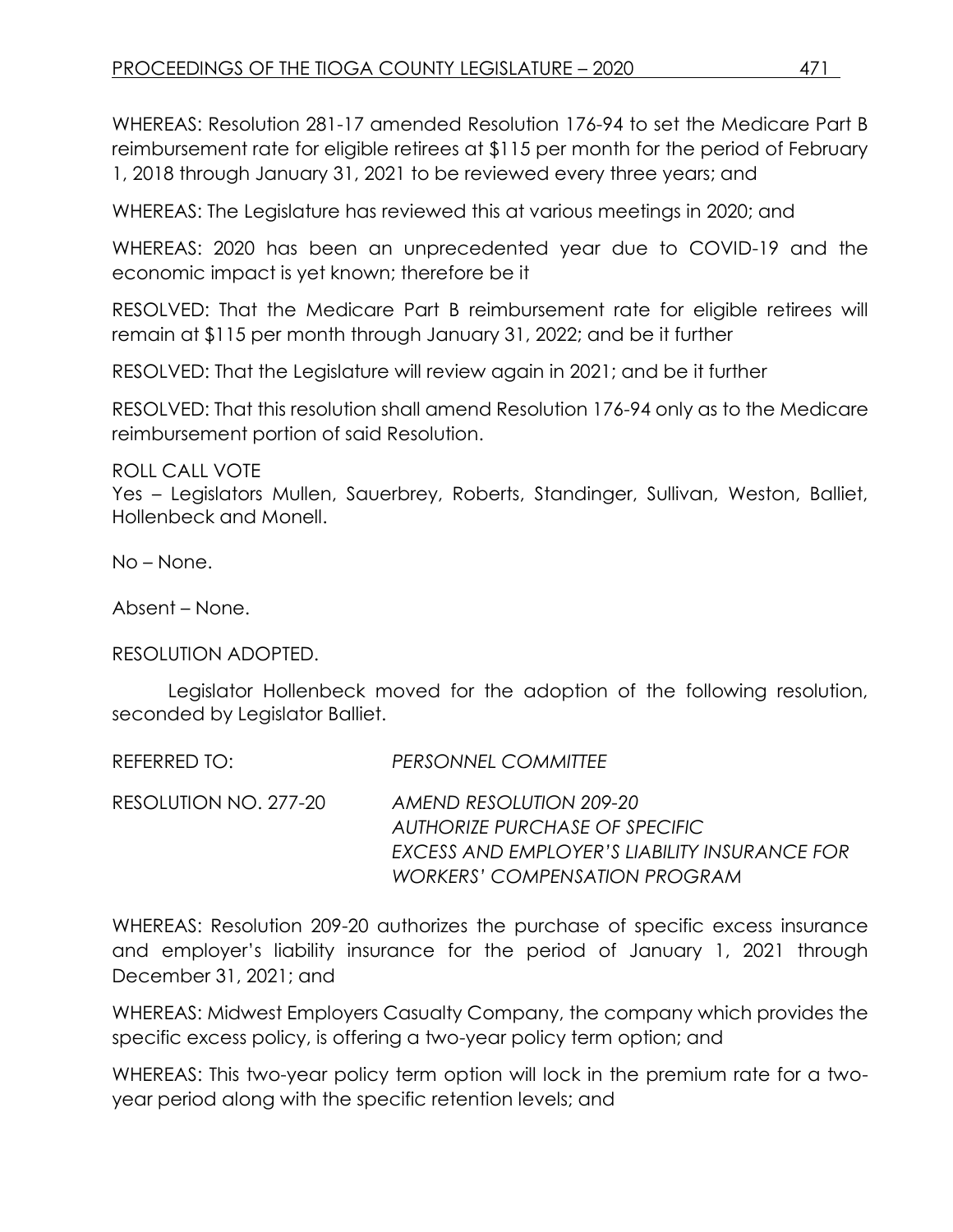WHEREAS: The premium would continue to be payable in annual installments; therefore be it

RESOLVED: That Resolution 209-20 be amended to authorize the Tioga County Legislature to accept the two-year policy option and purchase specific excess insurance through Midwest Employers Casualty Company, upon approval by the County Attorney, for the period of January 1, 2021 through December 31, 2022 to be paid for out of the 2021 and 2022 Tioga County Self-Insurance budget.

### ROLL CALL VOTE

Yes – Legislators Mullen, Sauerbrey, Roberts, Standinger, Sullivan, Weston, Balliet, Hollenbeck and Monell.

No – None.

Absent – None.

RESOLUTION ADOPTED.

Legislator Hollenbeck moved for the adoption of the following resolution, seconded by Legislator Monell.

| REFERRED TO:          | PERSONNEL COMMITTEE           |
|-----------------------|-------------------------------|
| RESOLUTION NO. 278-20 | HEALTH INSURANCE COVERAGE FOR |
|                       | DUAL COUNTY RETIREE SPOUSES   |

WHEREAS: The County Policy which establishes the qualifying criteria for a retiring employee to carry health insurance into retirement is the *Orientation/Exit Interview/Recruitment/Retirement* Policy; and

WHEREAS: In addition to other criteria, that Policy indicates the employee must carry a policy into retirement and cannot have a break in coverage and come back at a later date and request coverage; and

WHEREAS: There are occasions when both spouses are employed by and retire from the County AND dependent children are included in the health insurance coverage; and

WHEREAS: In those situations it does not make economic sense for either the employees/retirees or County to require two separate health insurance policies when each employee retires; and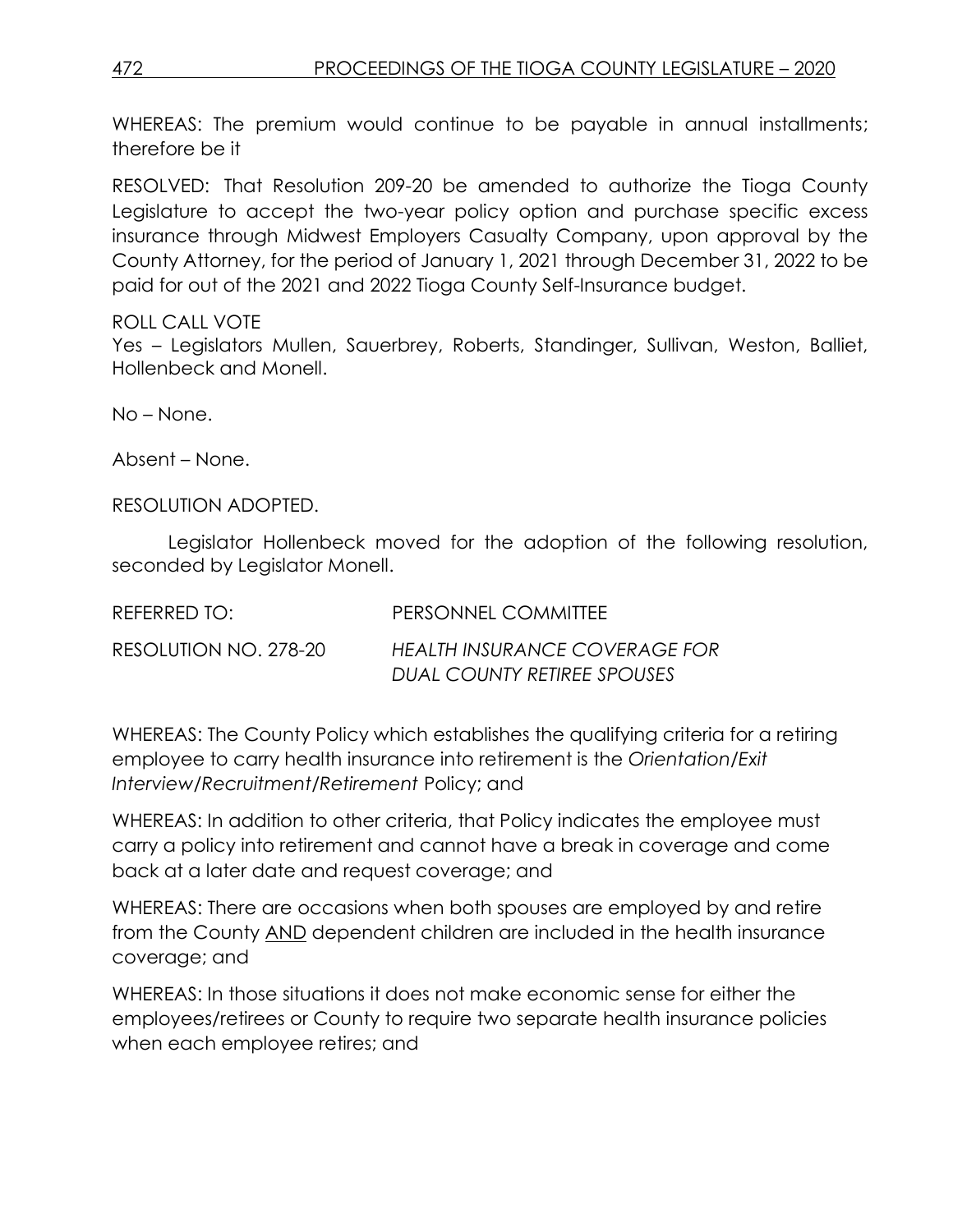WHEREAS: The County recognizes this unique situation and is willing to make exception to the terms of the Policy as doing so is in the best interest of both the employees/retirees as well as the County;

NOW, THEREFORE, it is hereby resolved that:

1. When an employee is eligible for retiree health insurance coverage upon retirement (hereinafter the "Retired Employee") but instead of carrying own health insurance policy into retirement, chooses to continue coverage upon retirement under their County-retired spouse's Family health insurance plan (hereinafter the "Subscriber Spouse") the Retired Employee shall be allowed to re-enroll in County coverage at a later date when EITHER:

A) The dependent child(ren) are removed from the policy or are no longer eligible for coverage as dependents, OR

B) The Subscriber Spouse pre-deceases the Retired Employee, OR

C) Subscriber Spouse removes Retired Employee from the policy,

Retired Employee may then enroll in County coverage.

- 2. The Retired Employee's contribution toward retiree coverage shall be in accordance with the County Policy and based on what the Retired Employee qualified for at time of retirement.
- 3. When the Retired Employee experiences a status change as detailed in #1 A-C above, that is the only opportunity for Retired Employee to elect the retiree coverage that s/he qualified for upon retirement. If Retired Employee fails to elect coverage at time of the family status change, s/he waives the right to retiree coverage as a subscriber.

## ROLL CALL VOTE

Yes – Legislators Mullen, Sauerbrey, Roberts, Standinger, Sullivan, Weston, Balliet, Hollenbeck and Monell.

No – None.

Absent – None.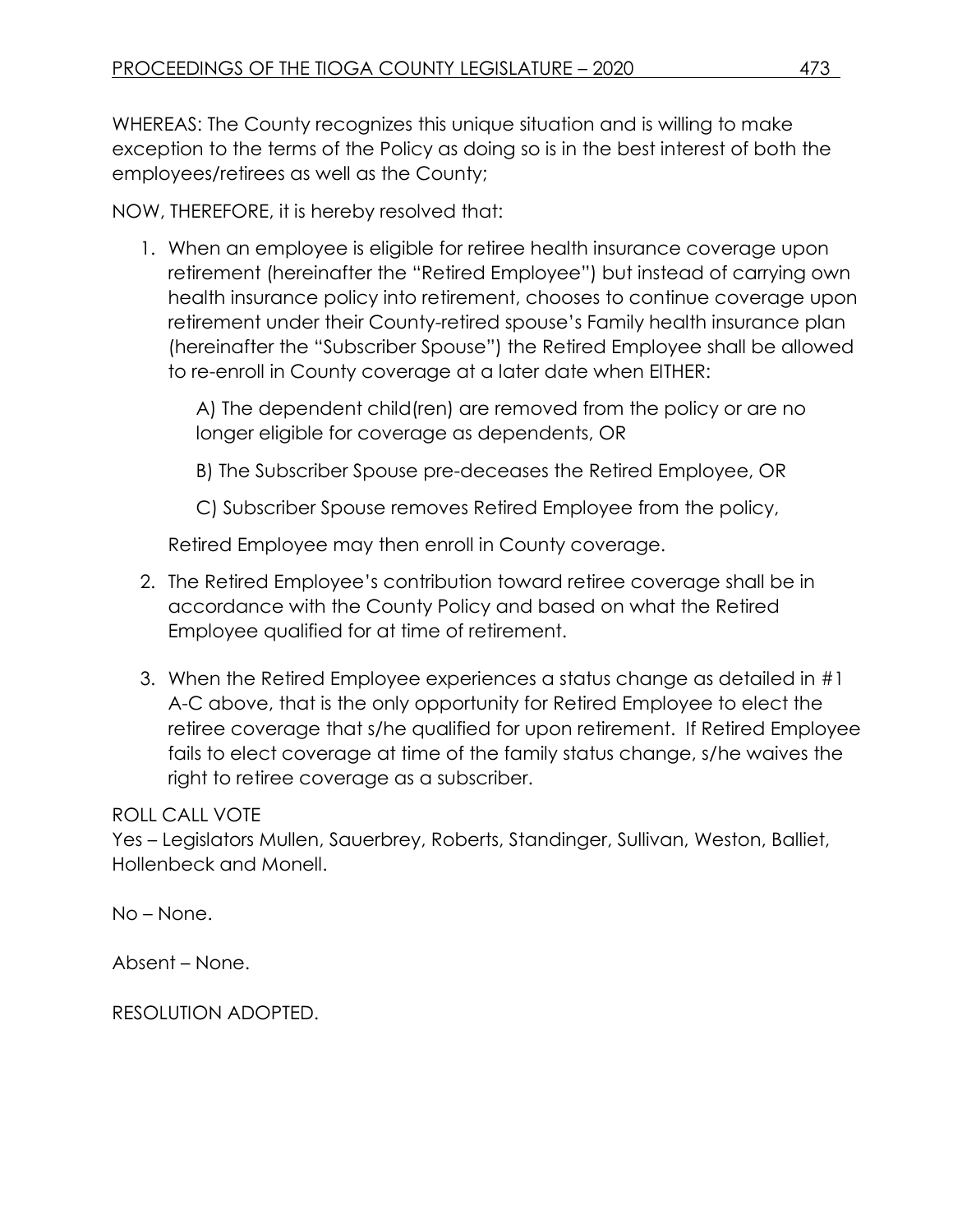Legislator Monell moved for the adoption of the following resolution, seconded by Legislator Hollenbeck.

| REFERRED TO:          | <b>FINANCE/LEGAL COMMITTEE</b><br>PERSONNEL COMMITTEE                                 |
|-----------------------|---------------------------------------------------------------------------------------|
| RESOLUTION NO. 279-20 | <b>REQUEST FOR AN</b><br>UNACCREDITED INTERNSHIP IN<br>THE DISTRICT ATTORNEY'S OFFICE |

WHEREAS: A request was made to the District Attorney's Office to provide an unpaid internship to a Tioga County resident who attends Elmira College; and

WHEREAS: The intern, Farrah Fiacco, is enrolled in Elmira College and majoring in Legal Studies, Criminal Justice and Psychology and is required to complete 120 hours of an internship on or before May 2021 through Career Services; and

WHEREAS: The intern will attend court sessions under the supervision of Assistant District Attorney Lillian Reardon and provide office support for the District Attorney's Office under the supervision of Confidential Secretary to the District Attorney Carola Kovalovsky until her obligations have been met; and

WHEREAS: Policy 56, Section 1 allows for unpaid internships if authorized by the Legislature; therefore be it

RESOLVED: That the District Attorney's Office is hereby authorized to have an unpaid intern in the District Attorney's Office.

ROLL CALL VOTE Yes – Legislators Mullen, Sauerbrey, Roberts, Standinger, Sullivan, Weston, Balliet, Hollenbeck and Monell.

No – None.

Absent – None.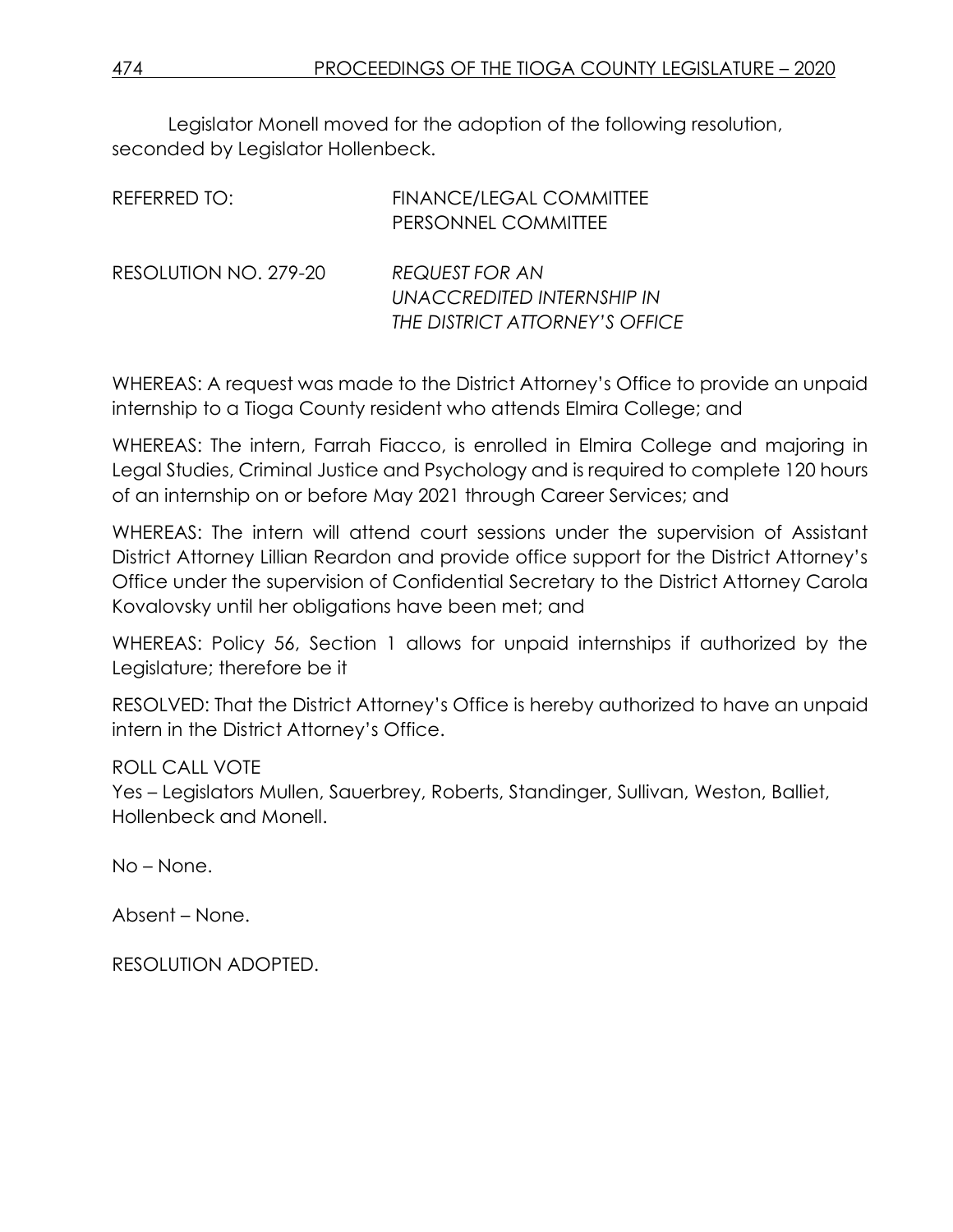Legislator Sullivan moved for the adoption of the following resolution, seconded by Legislator Monell.

| REFERRED TO:          | <b>LEGISLATIVE WORKSESSION</b><br>PERSONNEL COMMITTEE                                 |
|-----------------------|---------------------------------------------------------------------------------------|
| RESOLUTION NO. 280-20 | APPOINTMENT OF PART-TIME<br><b>INFORMATION SECURITY OFFICER</b><br>LEGISLATIVE OFFICE |

WHEREAS: Tioga County Comprehensive Information Security Policy requires the Legislature to appoint annually, a part-time Information Security Officer who will be responsible for implementing and monitoring a consistent data security program; therefore be it

RESOLVED: That Susan Haskett shall be appointed to the part-time Information Security Officer position for 2021 and will be compensated at an annual rate of \$2,511.

ROLL CALL VOTE

Yes – Legislators Mullen, Sauerbrey, Roberts, Standinger, Sullivan, Weston, Balliet, Hollenbeck and Monell.

No – None.

Absent – None.

RESOLUTION ADOPTED.

Legislator Mullen moved for the adoption of the following resolution, seconded by Legislator Monell.

| REFERRED TO:          | <b>PUBLIC SAFETY COMMITTEE</b><br>PERSONNEL COMMITTEE                                             |
|-----------------------|---------------------------------------------------------------------------------------------------|
| RESOLUTION NO. 281-20 | EXTEND DURATION OF TEMPORARY<br><b>ACCOUNTING ASSOCIATE 1 POSITION</b><br><b>SHERIFF'S OFFICE</b> |

WHEREAS: Resolution 29-20 authorized the creation and hiring of one temporary, fulltime Accounting Associate 1 position within the Sheriff's Office; and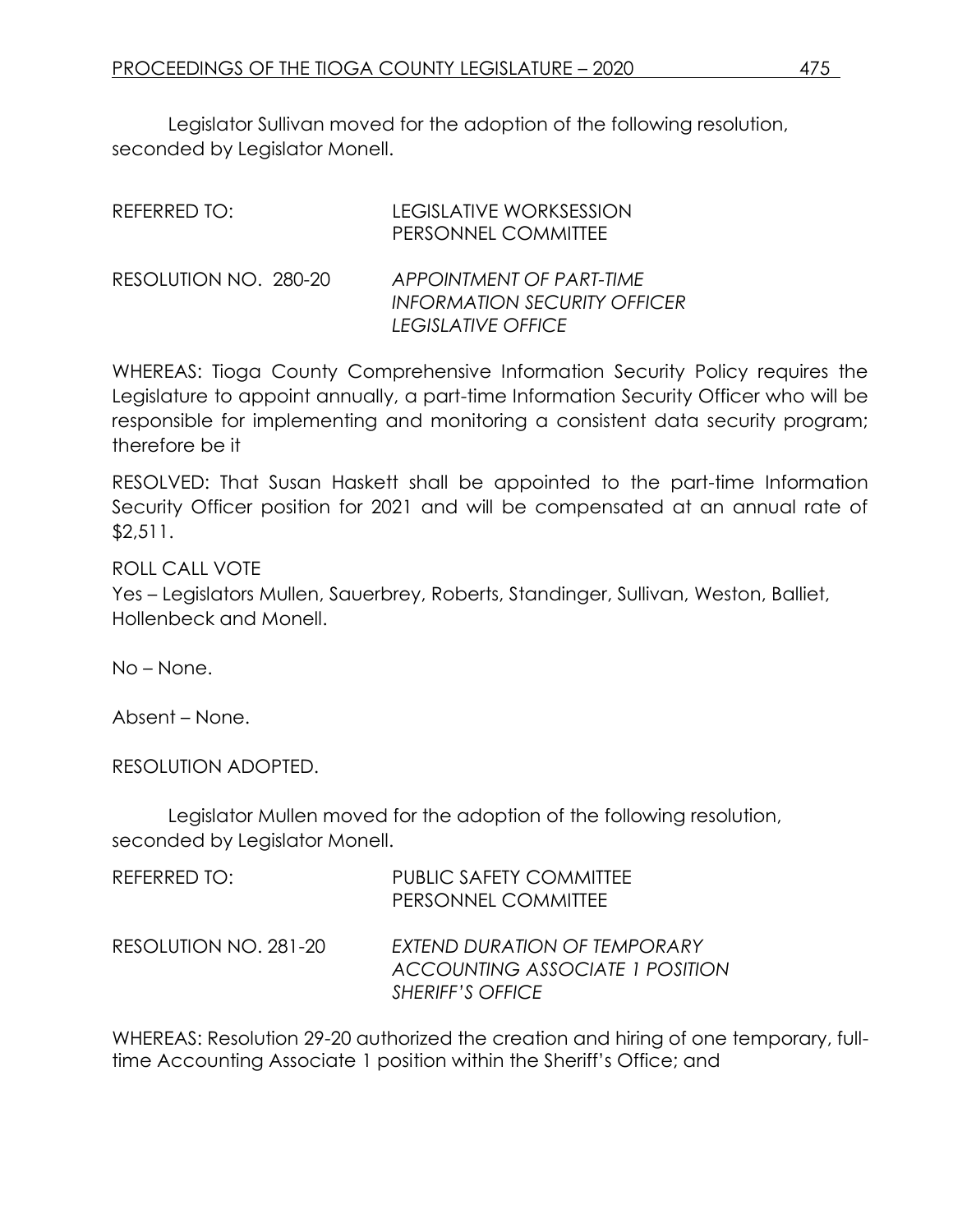WHEREAS: Resolution 127-20 authorized the extension of this position through December 31, 2020; and

WHEREAS: The Sheriff desires to extend this temporary position through December 31, 2021 but only on a part-time basis (up to 17 hours per week) as part of his 2021 budgeted cost savings; therefore be it

RESOLVED: That said temporary position be extended on a part-time basis through December 31, 2021 at the hourly rate of \$13.19.

ROLL CALL VOTE Yes – Legislators Mullen, Sauerbrey, Roberts, Standinger, Sullivan, Weston, Balliet, Hollenbeck and Monell.

No – None.

Absent – None.

RESOLUTION ADOPTED.

Legislator Standinger moved for the adoption of the following resolution, seconded by Legislator Sullivan.

| REFERRED TO:          | HEALTH & HUMAN SERVICES COMMITTEE<br>PERSONNEL COMMITTEE |
|-----------------------|----------------------------------------------------------|
| RESOLUTION NO. 282-20 | 2021 STAFF CHANGES<br>PUBLIC HEALTH                      |

WHEREAS: The Public Health Department requested staffing changes as part of the 2021 Budget process; and

WHEREAS: These requests were approved by the County Legislature; therefore be it

RESOLVED: That the following staffing changes be effective January 1, 2021:

| Name                 | Current Title/<br>Salary                                    | New Title/<br>Salary | <b>Budget Impact</b> |
|----------------------|-------------------------------------------------------------|----------------------|----------------------|
| Vacant<br>(Unfunded) | Director of Dental<br><b>Health Services</b><br>(NU Salary) | Fund for 2021        | \$53,738             |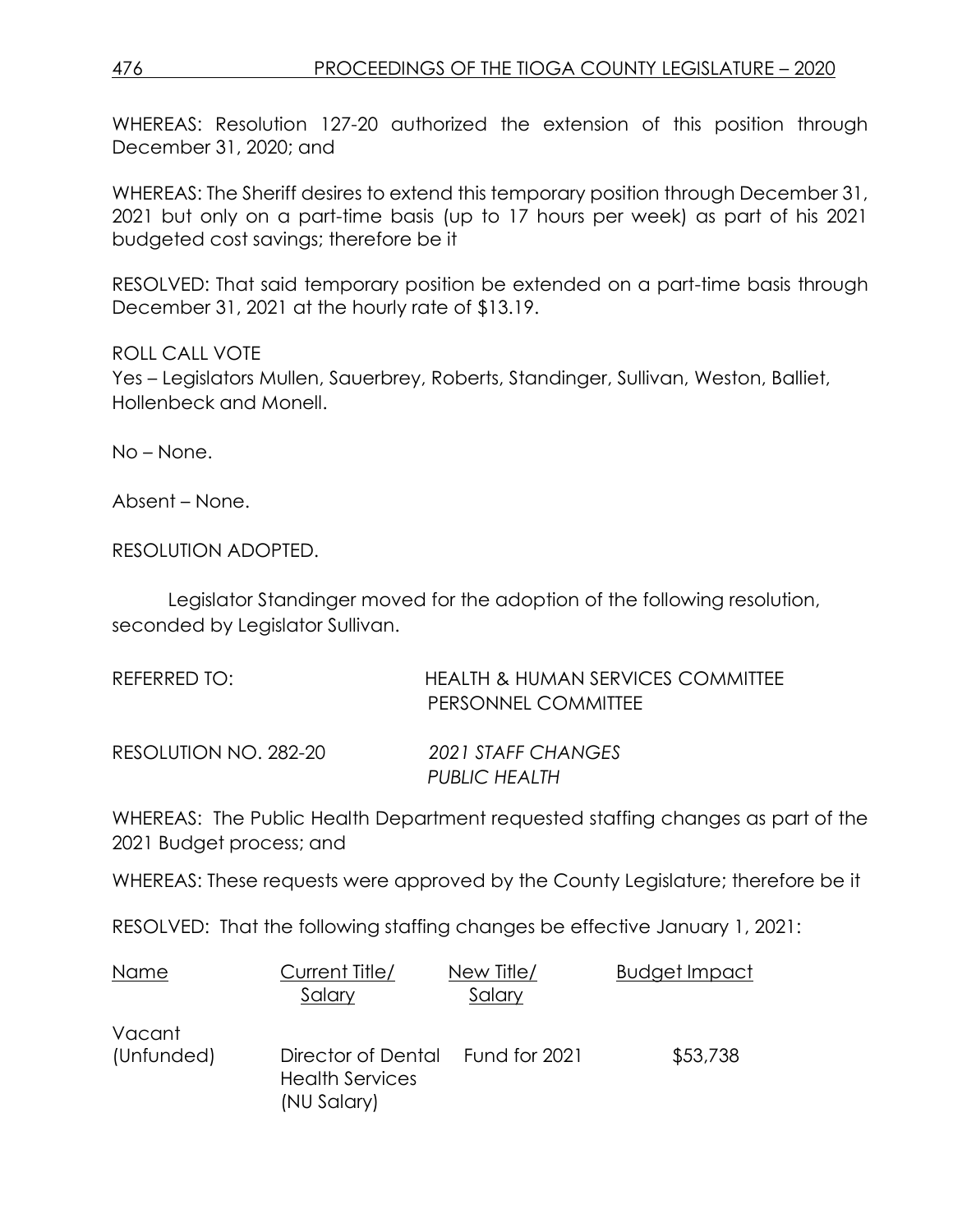| N. Whitmore | Dental Health<br>Coordinator<br>$(CSEA$ salary \$42,750)      |                                           | Vacant Unfunded |
|-------------|---------------------------------------------------------------|-------------------------------------------|-----------------|
| J. Marsh    | Service Coord Service Coord<br>(CSEA Grade X) (CSEA Grade XI) | Early Intervention Sr. Early Intervention | $+$ \$ 1,822    |

and be it further:

RESOLVED: That Nicole Whitmore is promoted to the Director of Dental Health Services position effective January 2, 2021at an annual Non-Union salary of \$53,738; and be it further

RESOLVED: That the Public Health Department's authorized full-time headcount is unchanged.

ROLL CALL VOTE Yes – Legislators Mullen, Sauerbrey, Roberts, Standinger, Sullivan, Weston, Balliet, Hollenbeck and Monell.

No – None.

Absent – None.

RESOLUTION ADOPTED.

Legislator Sullivan moved for the adoption of the following resolution, seconded by Legislator Balliet.

| REFERRED TO:          | <b>LEGISLATIVE WORKSESSION</b><br>PERSONNEL COMMITTEE                                    |
|-----------------------|------------------------------------------------------------------------------------------|
| RESOLUTION NO. 283-20 | <b>AUTHORIZE APPOINTMENT OF</b><br>DEPUTY CLERK TO THE LEGISLATURE<br>LEGISLATIVE OFFICE |

WHEREAS: Legislative approval is required for any appointment to a non-union position within Tioga County; and

WHEREAS: The full-time position of Deputy Clerk to the Legislature has been vacant since March 16, 2020; and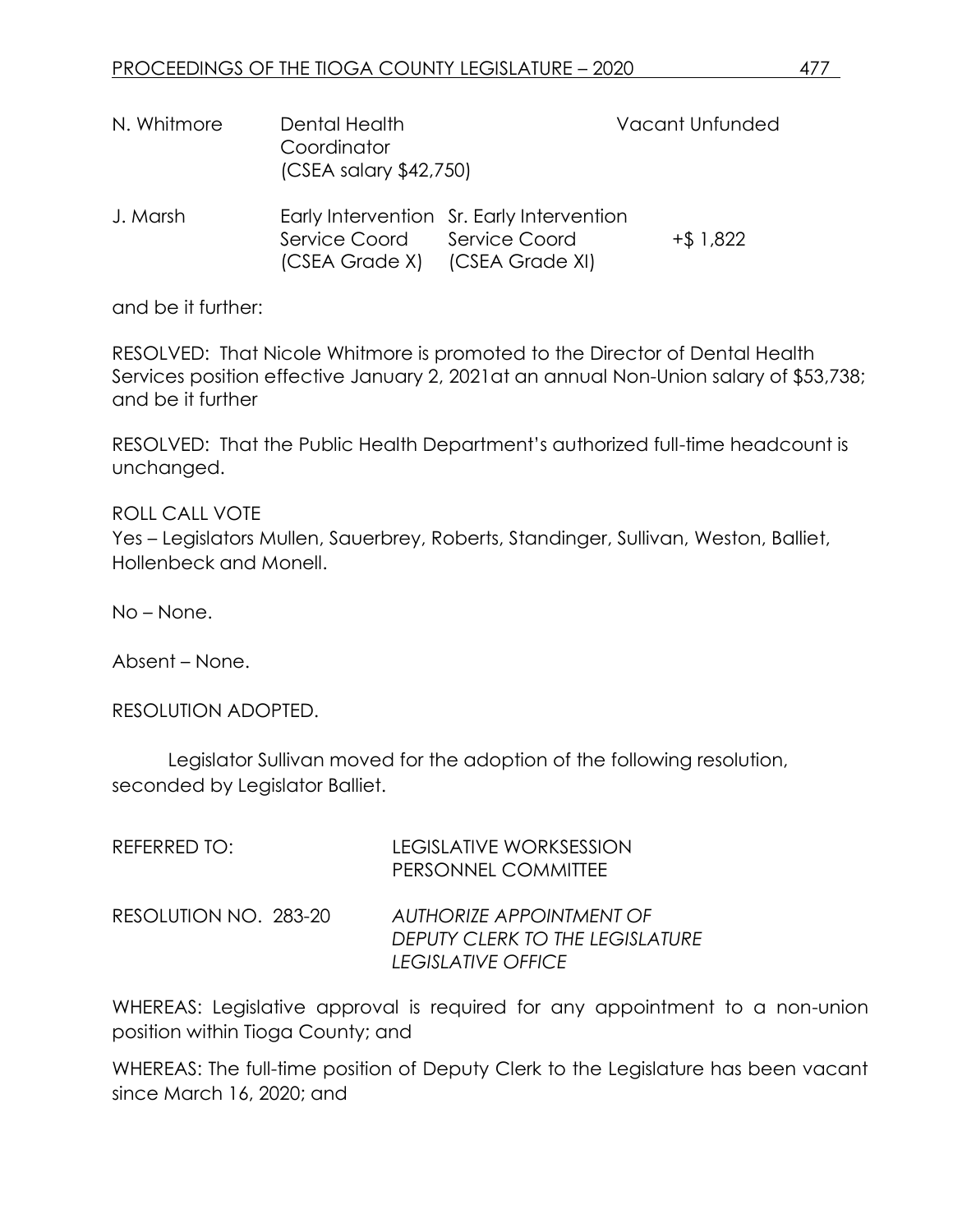WHEREAS: The Clerk of the Legislature has identified a qualified candidate for the position who is willing and eligible for appointment; therefore be it

RESOLVED: That the Tioga County Legislature authorizes the Clerk of the Legislature to appoint Amy Eiklor as Deputy Clerk to the Legislature at an annual, non-union salary of \$38,500 effective January 4, 2021.

ROLL CALL VOTE Yes – Legislators Mullen, Sauerbrey, Roberts, Standinger, Sullivan, Weston, Balliet, Hollenbeck and Monell.

No – None.

Absent – None.

RESOLUTION ADOPTED.

Chair Sauerbrey spoke. "I am really glad that we have a person coming into this position because we could really use the help in the office."

Legislator Sullivan spoke. "I would like to thank Cathy and Marte for handling everything for almost a year's entirety without the position being filled and especially during the COVID-19 pandemic. Thank you very much for all your efforts."

Legislator Sullivan moved for the adoption of the following resolution, seconded by Legislator Balliet.

| REFERRED TO: I        | LEGISLATIVE WORKSESSION<br>PERSONNEL COMMITTEE                   |
|-----------------------|------------------------------------------------------------------|
| RESOLUTION NO. 284-20 | AMEND EMPLOYEE HANDBOOK<br>SECTION II - ETHICS RULES, SCHEDULE A |

WHEREAS: Tioga County Employee Handbook Section II – Ethics Rules; Section IV. Disclosure of Interest, Schedule A needs to be amended to identify an additional position required to provide an annual financial disclosure; and

WHEREAS: Director of Social Services needs to be included on Schedule A; therefore be it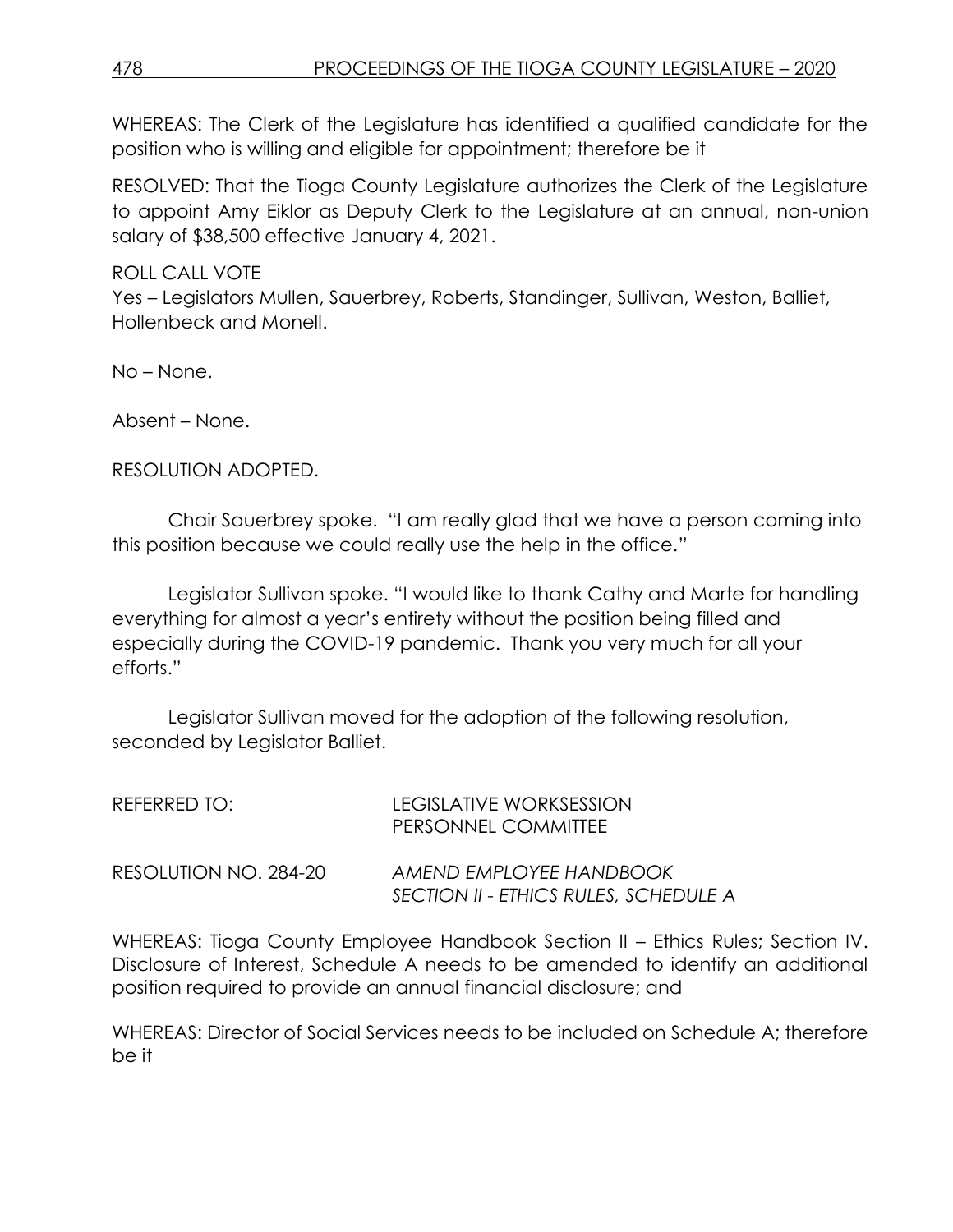RESOLVED: That the Tioga County Employee Handbook Schedule A be hereby amended as follows:

#### POSITION

AG & FARMLAND PROTECTION BOARD MEMBERS (ALL) ASSIGNED COUNSEL ADMINISTRATOR BOARD OF HEALTH MEMBERS (ALL) BUDGET OFFICER CAPTAIN, OPERATIONS OFFICER CHIEF ACCOUNTANT CHIEF INFORMATION OFFICER & DEPUTY DIRECTOR OF INFORMATION TECHNOLOGY & COMMUNICATION SYSTEMS CLERK TO THE LEGISLATURE AND DEPUTY CLERK CLINICAL PROGRAM DIRECTOR COMMISSIONERS OF BOARD OF ELECTIONS AND DEPUTIES COMMISSIONER OF PUBLIC WORKS AND DEPUTY COMMISSIONER OF SOCIAL SERVICES AND DEPUTY COMMISSIONER COMMUNITY SERVICE BOARD MEMBERS (ALL) CORONERS (ALL) COUNTY ATTORNEY AND ASSISTANTS COUNTY CLERK AND DEPUTY COUNTY PLANNING DIRECTOR COUNTY SHERIFF AND UNDERSHERIFF COUNTY TREASURER AND DEPUTY DIRECTORS OF ADMINISTRATIVE SERVICES DIRECTOR OF COMMUNITY SERVICES & DEPUTY DIRECTOR OF EMERGENCY SERVICES AND DEPUTY DIRECTOR DIRECTOR OF EMPLOYMENT & TRANSITIONAL SUPPORT DIRECTOR OF REAL PROPERTY TAX SERVICES DIRECTOR OF SOCIAL SERVICES DIRECTOR OF VETERANS' SERVICE AGENCY DIRECTOR OF WEIGHTS & MEASURES I DIRECTOR OF ECONOMIC DEVELOPMENT & PLANNING & DEPUTY DISTRICT ATTORNEY AND ASSISTANTS ETHICS BOARD MEMBERS (ALL) FIRE COORDINATORS (ASSISTANTS) **HISTORIAN** INDUSTRIAL DEVELOPMENT AGENCY MEMBERS (ALL) INFORMATION SECURITY OFFICER LEGISLATORS (ALL) LOCAL DEVELOPMENT CORPORATION AGENCY MEMBERS (ALL) PERSONNEL OFFICER PLANNING BOARD MEMBERS (ALL)